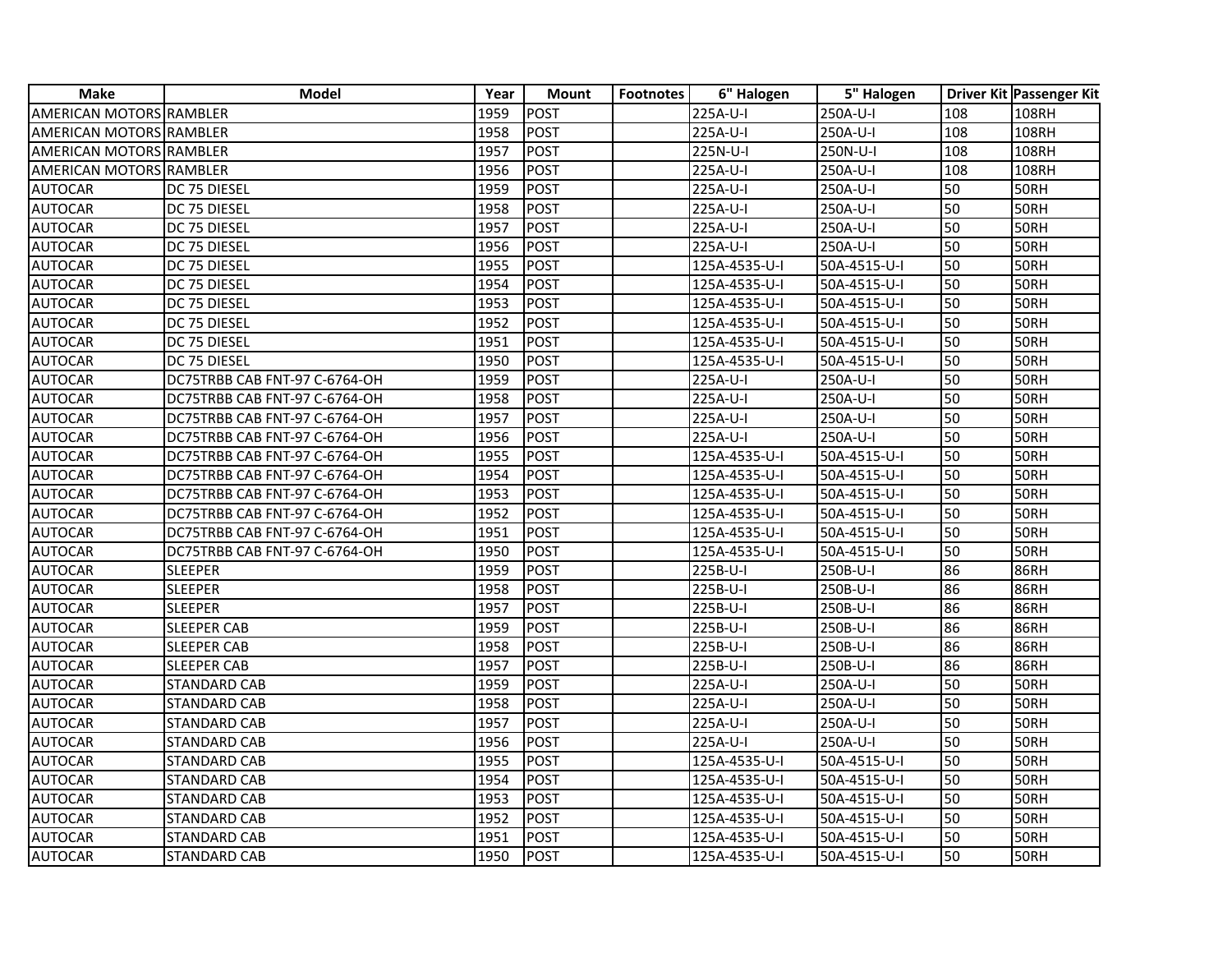| <b>Make</b>      | <b>Model</b>                           | Year | <b>Mount</b>            | <b>Footnotes</b> | 6" Halogen     | 5" Halogen    |                 | Driver Kit Passenger Kit |
|------------------|----------------------------------------|------|-------------------------|------------------|----------------|---------------|-----------------|--------------------------|
| <b>BUICK</b>     | <b>50-70 SERIES</b>                    | 1954 | POST                    |                  | 125GM-4535-U-I | 50GM-4515-U-I | 31              | 31RH                     |
| <b>BUICK</b>     | <b>50-70 SERIES</b>                    | 1953 | <b>POST</b>             |                  | 125GM-4535-U-I | 50GM-4515-U-I | 31              | 31RH                     |
| <b>BUICK</b>     | ALL EXC 59 AND 79 EST WGN AND76CAND76R | 1950 | <b>DOOR</b>             |                  | 125GM-4535-U-I | 50GM-4515-U-I | 35              | 35RH                     |
| <b>BUICK</b>     | ALL MODELS                             | 1959 | <b>FENDER</b>           |                  | 225P-U-I       | 250P-U-I      | 135             | 135RH                    |
| <b>BUICK</b>     | <b>ALL MODELS</b>                      | 1958 | COWL                    |                  | 225P-U-I       | 250P-U-I      | 128             | 128RH                    |
| <b>BUICK</b>     | ALL ROADMASTER                         | 1951 | <b>DOOR</b>             |                  | 125GM-4535-U-I | 50GM-4515-U-I | 35              | 35RH                     |
| <b>BUICK</b>     | ALL SUPER EXCEPT ESTATE WAGON          | 1951 | <b>DOOR</b>             |                  | 125GM-4535-U-I | 50GM-4515-U-I | 35              | 35RH                     |
| <b>BUICK</b>     | <b>CENTURY</b>                         | 1955 | FENDER                  |                  | 125DC-4535-U-I | 50DC-4515-U-I | 75              | <b>75RH</b>              |
| <b>BUICK</b>     | <b>CENTURY</b>                         | 1954 | <b>FENDER</b>           |                  | 125DC-4535-U-I | 50DC-4515-U-I | 75              | <b>75RH</b>              |
| <b>BUICK</b>     | CENTURY-COWL                           | 1957 | <b>COWL</b>             |                  | 225P-U-I       | 250P-U-I      | 127             | <b>127RH</b>             |
| <b>BUICK</b>     | <b>CENTURY-FENDER</b>                  | 1956 | FENDER                  |                  | 225P-U-I       | 250P-U-I      | 106             | 106RH                    |
| <b>BUICK</b>     | <b>ESTATE WAGON</b>                    | 1953 | <b>DOOR</b>             |                  | 125A-4535-U-I  | 50A-4515-U-I  | 31              | 31RH                     |
| <b>BUICK</b>     | ROADMASTER-COWL                        | 1957 | <b>COWL</b>             |                  | 225P-U-I       | 250P-U-I      | 127             | 127RH                    |
| <b>BUICK</b>     | SPECIAL                                | 1955 | <b>FENDER</b>           |                  | 125DC-4535-U-I | 50DC-4515-U-I | 75              | <b>75RH</b>              |
| <b>BUICK</b>     | <b>SPECIAL</b>                         | 1954 | <b>FENDER</b>           |                  | 125DC-4535-U-I | 50DC-4515-U-I | 75              | 75RH                     |
| <b>BUICK</b>     | SPECIAL-COWL                           | 1957 | COWL                    |                  | 225P-U-I       | 250P-U-I      | 127             | <b>127RH</b>             |
| <b>BUICK</b>     | SPECIAL-FENDER                         | 1956 | FENDER                  |                  | 225P-U-I       | 250P-U-I      | 106             | 106RH                    |
| <b>BUICK</b>     | SUPER-COWL                             | 1957 | <b>COWL</b>             |                  | 225P-U-I       | 250P-U-I      | 127             | <b>127RH</b>             |
| <b>CADILLAC</b>  | <b>ALL MODELS</b>                      | 1959 | <b>FENDER</b>           |                  | 225P-U-I       | 250P-U-I      | 138             | 138RH                    |
| <b>CADILLAC</b>  | <b>ALL MODELS</b>                      | 1958 | COWL                    |                  | 225P-U-I       | 250P-U-I      | 127             | <b>127RH</b>             |
| <b>CADILLAC</b>  | ALL MODELS                             | 1957 | <b>COWL</b>             |                  | 225P-U-I       | 250P-U-I      | 127             | 127RH                    |
| <b>CADILLAC</b>  | ALL MODELS                             | 1956 | $\Omega$                |                  | 225GM-U-I      | 250GM-U-I     | 21              | 21RH                     |
| <b>CADILLAC</b>  | <b>ALL MODELS</b>                      | 1955 | $\overline{\mathbf{0}}$ |                  | 125GM-4535-U-I | 50GM-4515-U-I | $\overline{21}$ | 21RH                     |
| <b>CADILLAC</b>  | <b>ALL MODELS</b>                      | 1954 | lo.                     |                  | 125GM-4535-U-I | 50GM-4515-U-I | 21              | <b>21RH</b>              |
| <b>CADILLAC</b>  | <b>ALL MODELS</b>                      | 1953 | POST                    |                  | 125GM-4535-U-I | 50GM-4515-U-I | 31              | 31RH                     |
| <b>CHEVROLET</b> | ALL TRUCK MODELS                       | 1957 | <b>COWL</b>             |                  | 225A-U-I       | 250A-U-I      | 110             | 110RH                    |
| <b>CHEVROLET</b> | ALL CAR MODELS                         | 1959 | FENDER                  |                  | 225F-U-I       | 250F-U-I      | 137             | <b>137RH</b>             |
| <b>CHEVROLET</b> | ALL CAR MODELS                         | 1958 | FENDER                  |                  | 225F-U-I       | 250F-U-I      | 126             | 126RH                    |
| <b>CHEVROLET</b> | ALL CAR MODELS                         | 1957 | <b>FENDER</b>           |                  | 225P-U-I       | 250P-U-I      | 84              | 84RH                     |
| <b>CHEVROLET</b> | ALL CAR MODELS                         | 1956 | FENDER                  |                  | 225DC-U-I      | 250DC-U-I     | 107             | 107RH                    |
| <b>CHEVROLET</b> | ALL CAR MODELS                         | 1955 | <b>POST</b>             |                  | 125A-4535-U-I  | 50A-4515-U-I  | 96              | 96RH                     |
| <b>CHEVROLET</b> | ALL CAR MODELS ALTERNATE               | 1957 | <b>POST</b>             |                  | 225B-U-I       | 250B-U-I      | 96              | 96RH                     |
| <b>CHEVROLET</b> | ALL MODELS EXCEPT STATION WAGON        | 1954 | <b>DOOR</b>             |                  | 125A-4535-U-I  | 50A-4515-U-I  | 31              | 31RH                     |
| <b>CHEVROLET</b> | ALL MODELS EXCEPT STATION WAGON        | 1953 | <b>DOOR</b>             |                  | 125A-4535-U-I  | 50A-4515-U-I  | 31              | 31RH                     |
| <b>CHEVROLET</b> | <b>ALL TRUCK MODELS</b>                | 1959 | <b>COWL</b>             |                  | 225A-U-I       | 250A-U-I      | 110             | 110RH                    |
| <b>CHEVROLET</b> | <b>ALL TRUCK MODELS</b>                | 1958 | <b>COWL</b>             |                  | 225A-U-I       | 250A-U-I      | 110             | <b>110RH</b>             |
| <b>CHEVROLET</b> | <b>ALL TRUCK MODELS</b>                | 1956 | COWL                    |                  | 225A-U-I       | 250A-U-I      | 110             | 110RH                    |
| <b>CHEVROLET</b> | ALL TRUCK MODELS EXCEPT SMALL CAB      | 1955 | COWL                    |                  | 125A-4535-U-I  | 50A-4515-U-I  | 110             | <b>110RH</b>             |
| <b>CHEVROLET</b> | CLOSED-WITH MOULDING ONLY              | 1952 | <b>DOOR</b>             | 20               | 125A-4535-U-I  | 50A-4515-U-I  | 37              | 37RH                     |
| <b>CHEVROLET</b> | CLOSED-WITH MOULDING ONLY              | 1951 | DOOR                    | 20               | 125A-4535-U-I  | 50A-4515-U-I  | 37              | 37RH                     |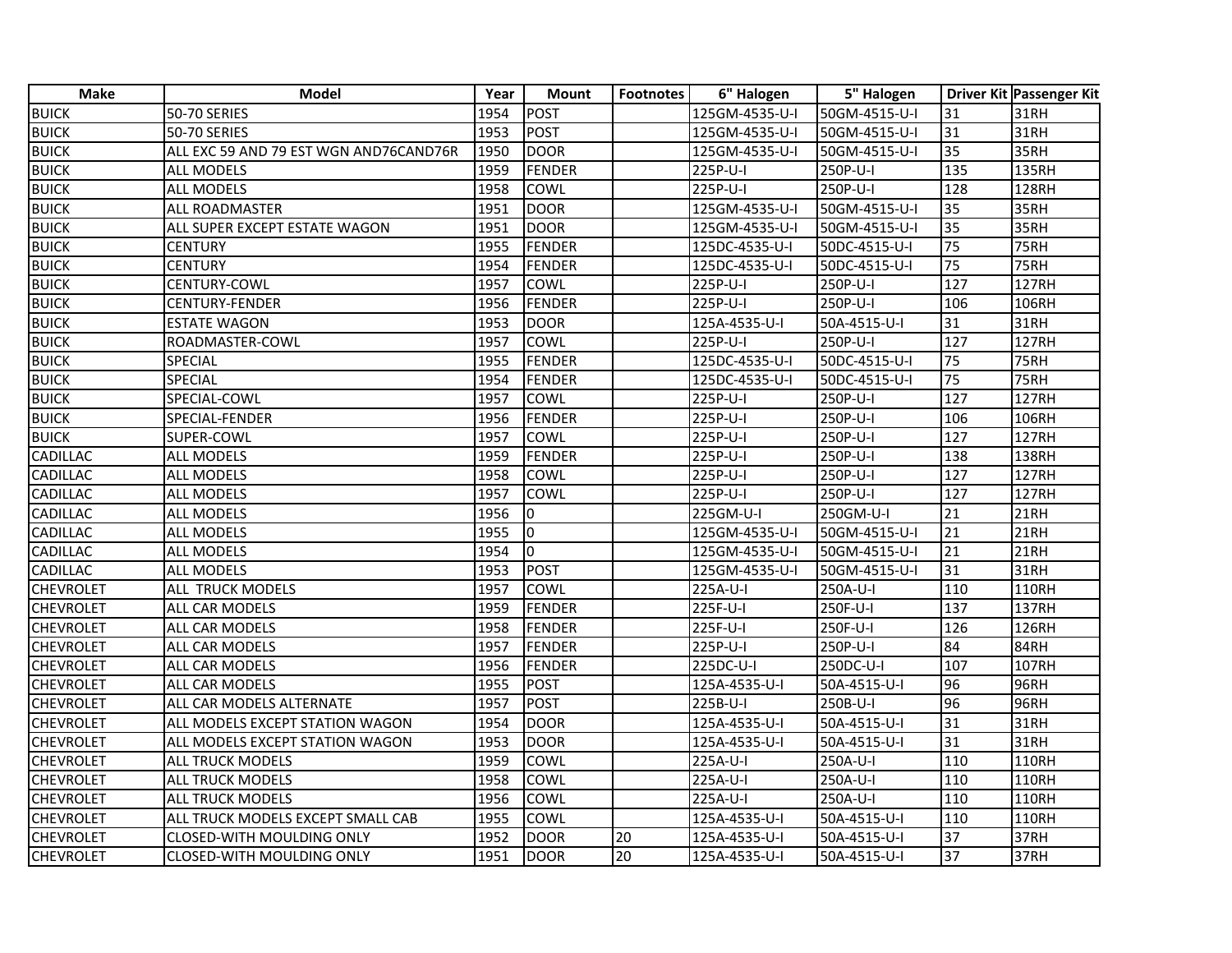| Make             | <b>Model</b>                   | Year | <b>Mount</b>              | <b>Footnotes</b> | 6" Halogen    | 5" Halogen   |                 | Driver Kit Passenger Kit |
|------------------|--------------------------------|------|---------------------------|------------------|---------------|--------------|-----------------|--------------------------|
| <b>CHEVROLET</b> | CLOSED-WITH MOULDING ONLY      | 1950 | <b>DOOR</b>               | 20               | 125A-4535-U-I | 50A-4515-U-I | 37              | 37RH                     |
| <b>CHEVROLET</b> | HANDYMAN STATION WAGON         | 1954 | <b>DOOR</b>               |                  | 125A-4535-U-I | 50A-4515-U-I | 30              | 30RH                     |
| <b>CHEVROLET</b> | HANDYMAN STATION WAGON         | 1953 | <b>DOOR</b>               |                  | 125A-4535-U-I | 50A-4515-U-I | 30              | 30RH                     |
| <b>CHEVROLET</b> | <b>HARD TOP-CONVERTIBLE</b>    | 1952 | <b>DOOR</b>               |                  | 125A-4535-U-I | 50A-4515-U-I | 31              | 31RH                     |
| <b>CHEVROLET</b> | HARD TOP-CONVERTIBLE           | 1951 | <b>DOOR</b>               |                  | 125A-4535-U-I | 50A-4515-U-I | 31              | 31RH                     |
| <b>CHEVROLET</b> | HARD TOP-CONVERTIBLE           | 1950 | DOOR                      |                  | 125A-4535-U-I | 50A-4515-U-I | 31              | 31RH                     |
| <b>CHEVROLET</b> | REGULAR-CONVERTIBLE            | 1952 | DOOR                      |                  | 125A-4535-U-I | 50A-4515-U-I | 31              | 31RH                     |
| <b>CHEVROLET</b> | REGULAR-CONVERTIBLE            | 1951 | <b>DOOR</b>               |                  | 125A-4535-U-I | 50A-4515-U-I | 31              | 31RH                     |
| <b>CHEVROLET</b> | REGULAR-CONVERTIBLE            | 1950 | <b>DOOR</b>               |                  | 125A-4535-U-I | 50A-4515-U-I | 31              | 31RH                     |
| <b>CHEVROLET</b> | SMALL CAB PICK UP              | 1955 | 10                        |                  | 125B-4535-U-I | 50B-4515-U-I | 25              | 25RH                     |
| <b>CHEVROLET</b> | SMALL CAB PICK UP              | 1954 | Io.                       |                  | 125B-4535-U-I | 50B-4515-U-I | 25              | 25RH                     |
| <b>CHEVROLET</b> | SMALL CAB PICK UP              | 1953 | $\mathsf{I}^{\mathsf{0}}$ |                  | 125B-4535-U-I | 50B-4515-U-I | 25              | 25RH                     |
| CHEVROLET        | SMALL CAB PICK UP              | 1952 | Io.                       |                  | 125B-4535-U-I | 50B-4515-U-I | 25              | 25RH                     |
| <b>CHEVROLET</b> | SMALL CAB PICK UP              | 1951 | l0                        |                  | 125B-4535-U-I | 50B-4515-U-I | 25              | 25RH                     |
| <b>CHEVROLET</b> | SMALL CAB PICK UP              | 1950 | Iо                        |                  | 125B-4535-U-I | 50B-4515-U-I | 25              | 25RH                     |
| <b>CHEVROLET</b> | STA WGN-WMOULDING ONLY         | 1954 | DOOR                      | 20               | 125A-4535-U-I | 50A-4515-U-I | 37              | 37RH                     |
| <b>CHEVROLET</b> | STA WGN-WMOULDING ONLY         | 1953 | DOOR                      | 20               | 125A-4535-U-I | 50A-4515-U-I | 37              | 37RH                     |
| <b>CHEVROLET</b> | STA WGN-WMOULDING ONLY         | 1952 | DOOR                      | 20               | 125A-4535-U-I | 50A-4515-U-I | 37              | 37RH                     |
| <b>CHEVROLET</b> | STA WGN-WMOULDING ONLY         | 1951 | <b>DOOR</b>               | 20               | 125A-4535-U-I | 50A-4515-U-I | 37              | 37RH                     |
| <b>CHEVROLET</b> | STA WGN-WMOULDING ONLY         | 1950 | <b>DOOR</b>               | 20               | 125A-4535-U-I | 50A-4515-U-I | 37              | 37RH                     |
| <b>CHRYSLER</b>  | ALL                            | 1959 | <b>DOOR</b>               |                  | 225V-U-I      | 250V-U-I     | 125             | 125RH                    |
| <b>CHRYSLER</b>  | <b>ALL</b>                     | 1958 | <b>DOOR</b>               |                  | 225V-U-I      | 250V-U-I     | 125             | 125RH                    |
| <b>CHRYSLER</b>  | ALL                            | 1957 | <b>DOOR</b>               |                  | 225V-U-I      | 250V-U-I     | 125             | 125RH                    |
| <b>CHRYSLER</b>  | <b>ALL MODELS</b>              | 1956 | <b>COWL</b>               |                  | 225DC-U-I     | 250DC-U-I    | 115             | 115RH                    |
| <b>CHRYSLER</b>  | ALL MODELS EXCEPT ESTATE WAGON | 1954 | <b>DOOR</b>               |                  | 125A-4535-U-I | 50A-4515-U-I | 31              | 31RH                     |
| <b>CHRYSLER</b>  | ALL MODELS EXCEPT ESTATE WAGON | 1953 | <b>DOOR</b>               |                  | 125A-4535-U-I | 50A-4515-U-I | 31              | 31RH                     |
| <b>CHRYSLER</b>  | C56-58-60 4 DOOR               | 1953 | <b>DOOR</b>               |                  | 125A-4535-U-I | 50A-4515-U-I | 54              | 54RH                     |
| <b>CHRYSLER</b>  | C56-58-60 CLOSED               | 1953 | <b>DOOR</b>               |                  | 125A-4535-U-I | 50A-4515-U-I | 54              | 54RH                     |
| <b>CHRYSLER</b>  | C56-58-60 COUPE                | 1953 | DOOR                      |                  | 125A-4535-U-I | 50A-4515-U-I | 54              | 54RH                     |
| <b>CHRYSLER</b>  | C60-2 C56-1-2 CV CPE SP CL CPE | 1953 | <b>DOOR</b>               |                  | 125A-4535-U-I | 50A-4515-U-I | 31              | 31RH                     |
| <b>CHRYSLER</b>  | <b>CLOSED</b>                  | 1952 | <b>DOOR</b>               |                  | 125A-4535-U-I | 50A-4515-U-I | 40              | 40RH                     |
| <b>CHRYSLER</b>  | <b>CLOSED</b>                  | 1951 | <b>DOOR</b>               |                  | 125A-4535-U-I | 50A-4515-U-I | 40              | 40RH                     |
| <b>CHRYSLER</b>  | CLOSED MODELS C45-C46-C48-C49  | 1950 | <b>POST</b>               |                  | 125A-4535-U-I | 50A-4515-U-I | 11              | 11RH                     |
| <b>CHRYSLER</b>  | CONVERTIBLE                    | 1952 | <b>POST</b>               |                  | 125A-4535-U-I | 50A-4515-U-I | 11              | 11RH                     |
| <b>CHRYSLER</b>  | <b>CONVERTIBLE</b>             | 1951 | <b>POST</b>               |                  | 125A-4535-U-I | 50A-4515-U-I | 11              | <b>11RH</b>              |
| <b>CHRYSLER</b>  | <b>CONVERTIBLE</b>             | 1950 | <b>POST</b>               |                  | 125A-4535-U-I | 50A-4515-U-I | $\overline{11}$ | <b>11RH</b>              |
| <b>CHRYSLER</b>  | <b>ESTATE WAGON</b>            | 1953 | <b>DOOR</b>               |                  | 125A-4535-U-I | 50A-4515-U-I | 40              | 40RH                     |
| <b>CHRYSLER</b>  | ESTATE WAGON                   | 1952 | <b>DOOR</b>               |                  | 125A-4535-U-I | 50A-4515-U-I | 40              | 40RH                     |
| <b>CHRYSLER</b>  | ESTATE WAGON                   | 1951 | <b>DOOR</b>               |                  | 125A-4535-U-I | 50A-4515-U-I | 40              | 40RH                     |
| <b>CHRYSLER</b>  | <b>ESTATE WAGONS</b>           | 1953 | <b>DOOR</b>               |                  | 125A-4535-U-I | 50A-4515-U-I | 40              | 40RH                     |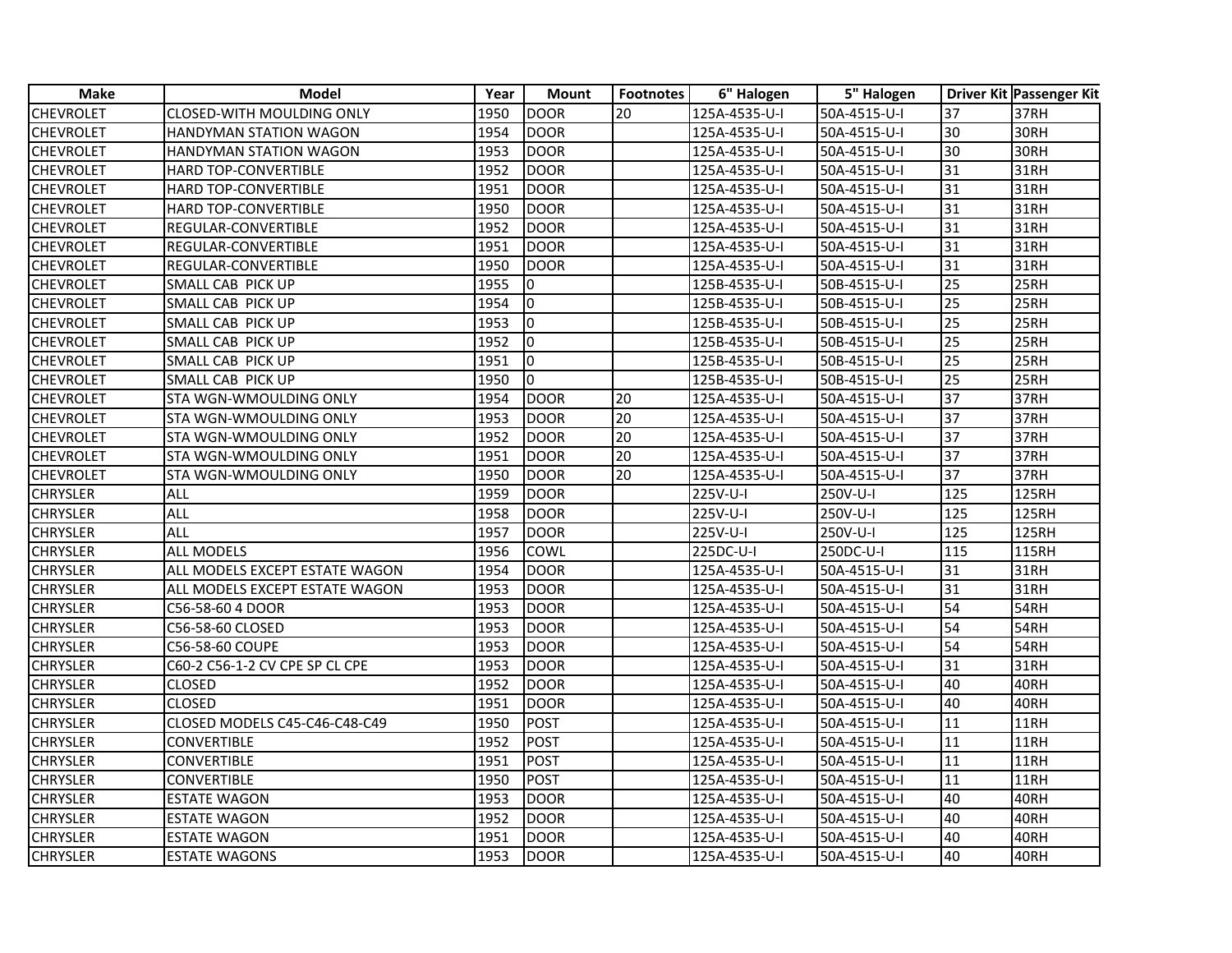| <b>Make</b>     | <b>Model</b>                   | Year | <b>Mount</b> | <b>Footnotes</b> | 6" Halogen    | 5" Halogen   |                 | Driver Kit Passenger Kit |
|-----------------|--------------------------------|------|--------------|------------------|---------------|--------------|-----------------|--------------------------|
| <b>CHRYSLER</b> | HARDTOP SPECIAL CLUB COUPE     | 1952 | <b>POST</b>  |                  | 125A-4535-U-I | 50A-4515-U-I | 11              | 11RH                     |
| <b>CHRYSLER</b> | HARDTOP SPECIAL CLUB COUPE     | 1951 | <b>POST</b>  |                  | 125A-4535-U-I | 50A-4515-U-I | 11              | <b>11RH</b>              |
| <b>CHRYSLER</b> | HARDTOP SPECIAL CLUB COUPE     | 1950 | POST         |                  | 125A-4535-U-I | 50A-4515-U-I | 11              | 11RH                     |
| <b>CHRYSLER</b> | <b>IMPERIAL</b>                | 1959 | <b>DOOR</b>  |                  | 225V-U-I      | 250V-U-I     | 125             | <b>125RH</b>             |
| <b>CHRYSLER</b> | <b>IMPERIAL</b>                | 1958 | <b>DOOR</b>  |                  | 225V-U-I      | 250V-U-I     | 125             | $\overline{1}$ 25RH      |
| <b>CHRYSLER</b> | <b>IMPERIAL</b>                | 1957 | <b>DOOR</b>  |                  | 225V-U-I      | 250V-U-I     | $\frac{125}{2}$ | <b>125RH</b>             |
| <b>CHRYSLER</b> | <b>STATION WAGON</b>           | 1952 | <b>DOOR</b>  |                  | 125A-4535-U-I | 50A-4515-U-I | 40              | 40RH                     |
| <b>CHRYSLER</b> | <b>STATION WAGON</b>           | 1951 | <b>DOOR</b>  |                  | 125A-4535-U-I | 50A-4515-U-I | 40              | 40RH                     |
| <b>CHRYSLER</b> | STATION WAGON C45-C48          | 1950 | <b>POST</b>  |                  | 125A-4535-U-I | 50A-4515-U-I | 11              | 11RH                     |
| <b>CROSLEY</b>  | ALL MODELS                     | 1951 | <b>POST</b>  |                  | 125A-4535-U-I | 50A-4515-U-I | 89              | 89RH                     |
| <b>CROSLEY</b>  | ALL MODELS                     | 1950 | <b>POST</b>  |                  | 125A-4535-U-I | 50A-4515-U-I | 89              | 89RH                     |
| <b>DE SOTO</b>  | ALL                            | 1959 | <b>DOOR</b>  |                  | 225V-U-I      | 250V-U-I     | 125             | 125RH                    |
| <b>DE SOTO</b>  | <b>ALL</b>                     | 1958 | <b>DOOR</b>  |                  | 225V-U-I      | 250V-U-I     | 125             | 125RH                    |
| <b>DE SOTO</b>  | <b>ALL</b>                     | 1957 | <b>DOOR</b>  |                  | 225V-U-I      | 250V-U-I     | 125             | <b>125RH</b>             |
| DE SOTO         | <b>ALL MODELS</b>              | 1956 | COWL         |                  | 225DC-U-I     | 250DC-U-I    | 114             | 114RH                    |
| DE SOTO         | ALL MODELS EXCEPT ESTATE WAGON | 1954 | <b>DOOR</b>  |                  | 125A-4535-U-I | 50A-4515-U-I | 31              | 31RH                     |
| <b>DE SOTO</b>  | ALL MODELS EXCEPT ESTATE WAGON | 1953 | <b>DOOR</b>  |                  | 125A-4535-U-I | 50A-4515-U-I | 31              | 31RH                     |
| <b>DE SOTO</b>  | <b>CLOSED</b>                  | 1952 | <b>DOOR</b>  |                  | 125A-4535-U-I | 50A-4515-U-I | 40              | 40RH                     |
| <b>DE SOTO</b>  | <b>CLOSED</b>                  | 1951 | <b>DOOR</b>  |                  | 125A-4535-U-I | 50A-4515-U-I | 40              | 40RH                     |
| DE SOTO         | <b>CLOSED CARS</b>             | 1954 | <b>DOOR</b>  |                  | 125A-4535-U-I | 50A-4515-U-I | 31              | 31RH                     |
| DE SOTO         | CONVERTIBLE                    | 1954 | <b>DOOR</b>  |                  | 125A-4535-U-I | 50A-4515-U-I | 31              | 31RH                     |
| DE SOTO         | CONVERTIBLE                    | 1952 | <b>POST</b>  |                  | 125A-4535-U-I | 50A-4515-U-I | 11              | 11RH                     |
| DE SOTO         | <b>CONVERTIBLE</b>             | 1951 | <b>POST</b>  |                  | 125A-4535-U-I | 50A-4515-U-I | 11              | 11RH                     |
| <b>DE SOTO</b>  | DE SOTO                        | 1953 | <b>DOOR</b>  |                  | 125A-4535-U-I | 50A-4515-U-I | 31              | 31RH                     |
| DE SOTO         | <b>ESTATE WAGON</b>            | 1953 | <b>DOOR</b>  |                  | 125A-4535-U-I | 50A-4515-U-I | 40              | 40RH                     |
| <b>DE SOTO</b>  | <b>ESTATE WAGON</b>            | 1952 | <b>DOOR</b>  |                  | 125A-4535-U-I | 50A-4515-U-I | 40              | 40RH                     |
| DE SOTO         | <b>ESTATE WAGON</b>            | 1951 | <b>DOOR</b>  |                  | 125A-4535-U-I | 50A-4515-U-I | 40              | 40RH                     |
| DE SOTO         | <b>ESTATE WAGONS</b>           | 1953 | <b>DOOR</b>  |                  | 125A-4535-U-I | 50A-4515-U-I | 40              | 40RH                     |
| <b>DE SOTO</b>  | <b>HARD TOP</b>                | 1954 | <b>DOOR</b>  |                  | 125A-4535-U-I | 50A-4515-U-I | 31              | 31RH                     |
| <b>DE SOTO</b>  | S13-S14                        | 1950 | <b>POST</b>  |                  | 125A-4535-U-I | 50A-4515-U-I | 11              | 11RH                     |
| <b>DE SOTO</b>  | S13S14 CONV WMIRROR ON COWL    | 1952 | <b>POST</b>  |                  | 125A-4535-U-I | 50A-4515-U-I | 11              | 11RH                     |
| DE SOTO         | S13S14 CONV WMIRROR ON COWL    | 1951 | <b>POST</b>  |                  | 125A-4535-U-I | 50A-4515-U-I | 11              | 11RH                     |
| DE SOTO         | S13S14 CONV WMIRROR ON COWL    | 1950 | <b>POST</b>  |                  | 125A-4535-U-I | 50A-4515-U-I | 11              | 11RH                     |
| DE SOTO         | S16 S18                        | 1953 | <b>DOOR</b>  |                  | 125A-4535-U-I | 50A-4515-U-I | 31              | 31RH                     |
| <b>DE SOTO</b>  | S16-18                         | 1953 | <b>DOOR</b>  |                  | 125A-4535-U-I | 50A-4515-U-I | 54              | 54RH                     |
| <b>DE SOTO</b>  | SPORTSMAN                      | 1952 | <b>POST</b>  |                  | 125A-4535-U-I | 50A-4515-U-I | 11              | 11RH                     |
| <b>DE SOTO</b>  | SPORTSMAN                      | 1951 | <b>POST</b>  |                  | 125A-4535-U-I | 50A-4515-U-I | 11              | 11RH                     |
| DE SOTO         | SPORTSMAN WIRROR ON COWL       | 1952 | <b>POST</b>  |                  | 125A-4535-U-I | 50A-4515-U-I | 11              | 11RH                     |
| DE SOTO         | SPORTSMAN WIRROR ON COWL       | 1951 | <b>POST</b>  |                  | 125A-4535-U-I | 50A-4515-U-I | 11              | 11RH                     |
| <b>DE SOTO</b>  | SPORTSMAN WIRROR ON COWL       | 1950 | POST         |                  | 125A-4535-U-I | 50A-4515-U-I | 11              | 11RH                     |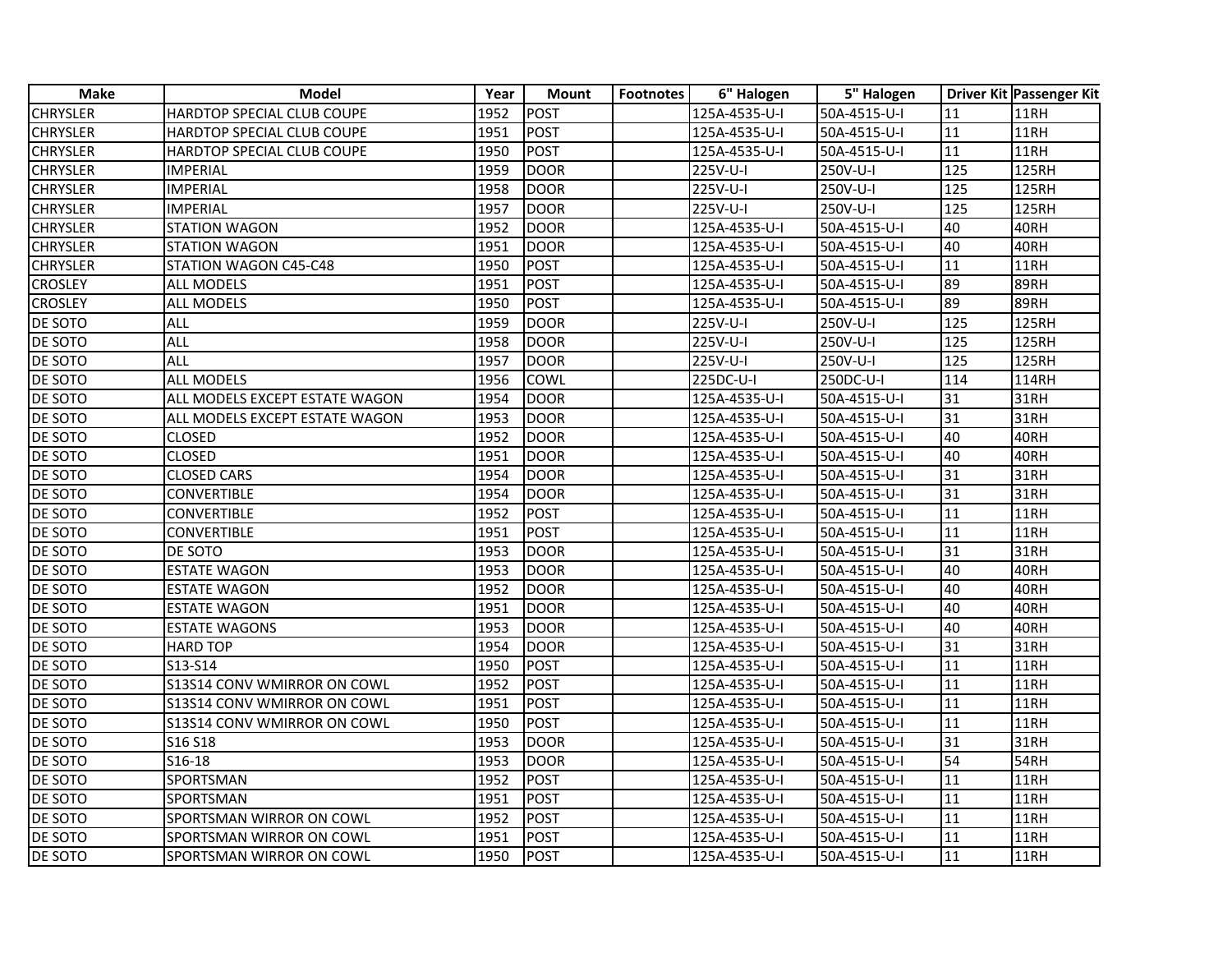| <b>Make</b>        | Model                          | Year | <b>Mount</b> | <b>Footnotes</b> | 6" Halogen    | 5" Halogen   |    | Driver Kit Passenger Kit |
|--------------------|--------------------------------|------|--------------|------------------|---------------|--------------|----|--------------------------|
| <b>DE SOTO</b>     | <b>STATION WAGON</b>           | 1952 | DOOR         |                  | 125A-4535-U-I | 50A-4515-U-I | 40 | 40RH                     |
| <b>DE SOTO</b>     | <b>STATION WAGON</b>           | 1951 | DOOR         |                  | 125A-4535-U-I | 50A-4515-U-I | 40 | 40RH                     |
| <b>DIAMOND REO</b> | <b>D CAB SLEEPER</b>           | 1959 | POST         |                  | 225B-U-I      | 250B-U-I     | 86 | 86RH                     |
| <b>DIAMOND REO</b> | <b>D CAB SLEEPER</b>           | 1958 | POST         |                  | 225B-U-I      | 250B-U-I     | 86 | 86RH                     |
| <b>DIAMOND REO</b> | D CAB SLEEPER                  | 1957 | POST         |                  | 225B-U-I      | 250B-U-I     | 86 | 86RH                     |
| <b>DIAMOND T</b>   | 323C THRU 838CG TILT CAB       | 1959 | POST         |                  | 225A-U-I      | 250A-U-I     | 80 | 80RH                     |
| <b>DIAMOND T</b>   | 323C THRU 838CG TILT CAB       | 1958 | POST         |                  | 225A-U-I      | 250A-U-I     | 80 | 80RH                     |
| <b>DIAMOND T</b>   | 323C THRU 838CG TILT CAB       | 1957 | POST         |                  | 225A-U-I      | 250A-U-I     | 80 | 80RH                     |
| <b>DIAMOND T</b>   | 323C THRU 838CG TILT CAB       | 1956 | POST         |                  | 225A-U-I      | 250A-U-I     | 80 | 80RH                     |
| <b>DIAMOND T</b>   | 323C THRU 838CG TILT CAB       | 1955 | POST         |                  | 125A-4535-U-I | 50A-4515-U-I | 80 | 80RH                     |
| <b>DIAMOND T</b>   | 323C THRU 838CG TILT CAB       | 1954 | POST         |                  | 125A-4535-U-I | 50A-4515-U-I | 80 | 80RH                     |
| <b>DIAMOND T</b>   | 323C THRU 838CG TILT CAB       | 1953 | POST         |                  | 125A-4535-U-I | 50A-4515-U-I | 80 | 80RH                     |
| <b>DIAMOND T</b>   | <b>ALL OTHERS</b>              | 1959 | POST         |                  | 225B-U-I      | 250B-U-I     | 66 | 66RH                     |
| <b>DIAMOND T</b>   | <b>ALL OTHERS</b>              | 1958 | POST         |                  | 225B-U-I      | 250B-U-I     | 66 | 66RH                     |
| <b>DIAMOND T</b>   | <b>ALL OTHERS</b>              | 1957 | POST         |                  | 225B-U-I      | 250B-U-I     | 66 | 66RH                     |
| <b>DIAMOND T</b>   | <b>ALL OTHERS</b>              | 1956 | POST         |                  | 225B-U-I      | 250B-U-I     | 66 | 66RH                     |
| <b>DIAMOND T</b>   | <b>ALL OTHERS</b>              | 1955 | POST         |                  | 125B-4535-U-I | 50B-4515-U-I | 66 | 66RH                     |
| <b>DIAMOND T</b>   | <b>ALL OTHERS</b>              | 1954 | POST         |                  | 125B-4535-U-I | 50B-4515-U-I | 66 | 66RH                     |
| <b>DIAMOND T</b>   | <b>ALL OTHERS</b>              | 1953 | POST         |                  | 125B-4535-U-I | 50B-4515-U-I | 66 | 66RH                     |
| <b>DIAMOND T</b>   | ALL OTHERS                     | 1952 | POST         |                  | 125B-4535-U-I | 50B-4515-U-I | 66 | 66RH                     |
| <b>DIAMOND T</b>   | <b>ALL OTHERS</b>              | 1951 | POST         |                  | 125B-4535-U-I | 50B-4515-U-I | 66 | 66RH                     |
| <b>DIAMOND T</b>   | ALL OTHERS                     | 1950 | POST         |                  | 125B-4535-U-I | 50B-4515-U-I | 66 | 66RH                     |
| <b>DIAMOND T</b>   | CONVENTIONAL                   | 1959 | POST         |                  | 225B-U-I      | 250B-U-I     | 66 | 66RH                     |
| <b>DIAMOND T</b>   | CONVENTIONAL                   | 1958 | POST         |                  | 225B-U-I      | 250B-U-I     | 66 | 66RH                     |
| <b>DIAMOND T</b>   | CONVENTIONAL                   | 1957 | POST         |                  | 225B-U-I      | 250B-U-I     | 66 | 66RH                     |
| <b>DIAMOND T</b>   | CONVENTIONAL                   | 1956 | POST         |                  | 225B-U-I      | 250B-U-I     | 66 | 66RH                     |
| <b>DIAMOND T</b>   | CONVENTIONAL                   | 1955 | POST         |                  | 125B-4535-U-I | 50B-4515-U-I | 66 | 66RH                     |
| <b>DIAMOND T</b>   | CONVENTIONAL                   | 1954 | POST         |                  | 125B-4535-U-I | 50B-4515-U-I | 66 | 66RH                     |
| <b>DIAMOND T</b>   | CONVENTIONAL                   | 1953 | POST         |                  | 125B-4535-U-I | 50B-4515-U-I | 66 | 66RH                     |
| <b>DIAMOND T</b>   | CONVENTIONAL                   | 1952 | POST         |                  | 125B-4535-U-I | 50B-4515-U-I | 66 | <b>66RH</b>              |
| <b>DIAMOND T</b>   | CONVENTIONAL                   | 1951 | POST         |                  | 125B-4535-U-I | 50B-4515-U-I | 66 | 66RH                     |
| <b>DIAMOND T</b>   | CONVENTIONAL                   | 1950 | POST         |                  | 125B-4535-U-I | 50B-4515-U-I | 66 | 66RH                     |
| <b>DIAMOND T</b>   | D CAB                          | 1959 | POST         |                  | 225A-U-I      | 250A-U-I     | 50 | 50RH                     |
| <b>DIAMOND T</b>   | D CAB                          | 1958 | POST         |                  | 225A-U-I      | 250A-U-I     | 50 | 50RH                     |
| <b>DIAMOND T</b>   | MODEL 913-C AND 933-C TILT CAB | 1959 | POST         |                  | 225B-U-I      | 250B-U-I     | 41 | 41RH                     |
| <b>DIAMOND T</b>   | MODEL 921C AND 923C TILT CAB   | 1959 | POST         |                  | 225B-U-I      | 250B-U-I     | 66 | 66RH                     |
| <b>DIAMOND T</b>   | MODEL 921C AND 923C TILT CAB   | 1958 | POST         |                  | 225B-U-I      | 250B-U-I     | 66 | 66RH                     |
| <b>DIAMOND T</b>   | MODEL 921C AND 923C TILT CAB   | 1957 | POST         |                  | 225B-U-I      | 250B-U-I     | 66 | 66RH                     |
| <b>DIAMOND T</b>   | MODEL 921C AND 923C TILT CAB   | 1956 | POST         |                  | 225B-U-I      | 250B-U-I     | 66 | 66RH                     |
| <b>DIAMOND T</b>   | MODEL 921C AND 923C TILT CAB   | 1955 | POST         |                  | 125B-4535-U-I | 50B-4515-U-I | 66 | 66RH                     |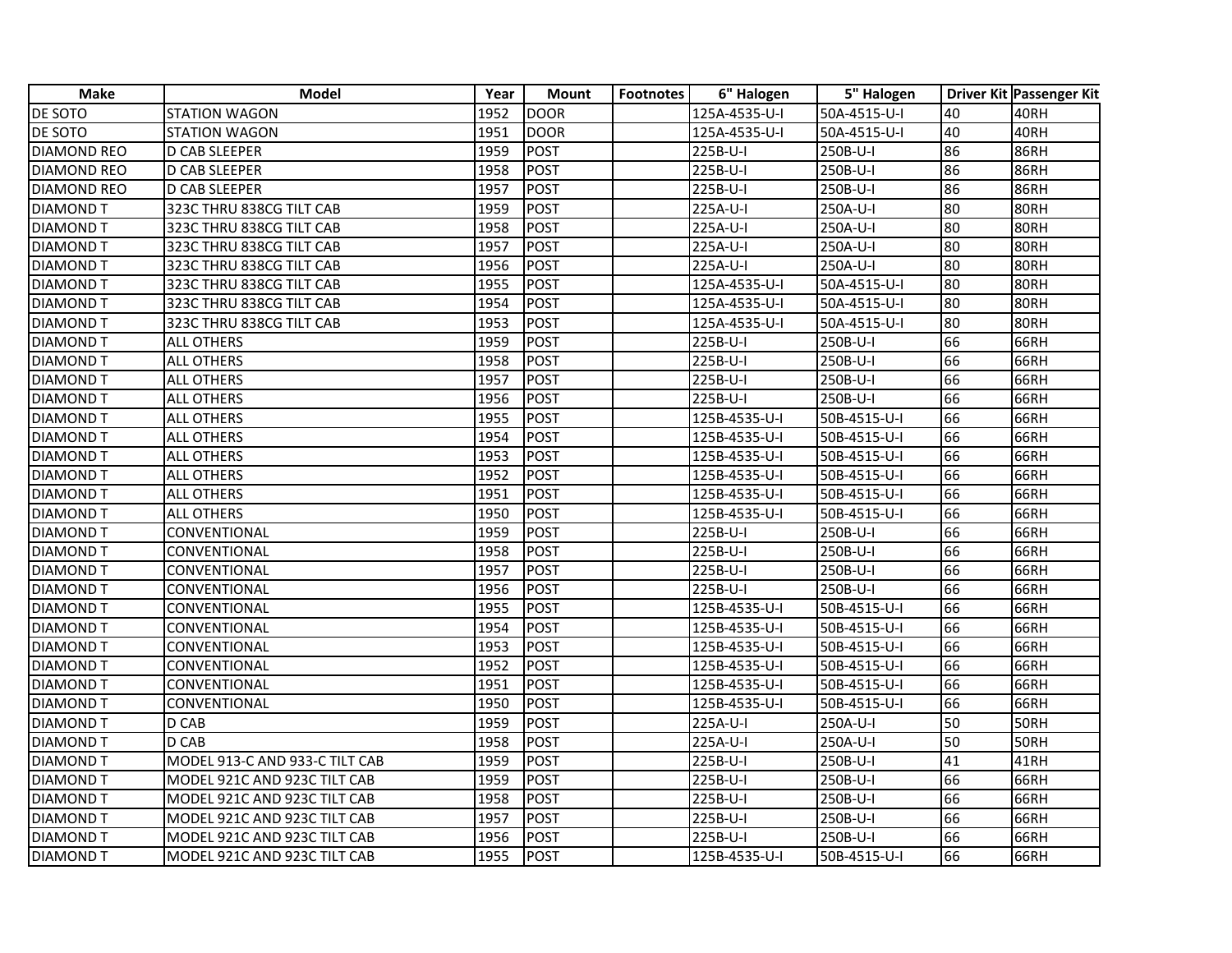| <b>Make</b>      | <b>Model</b>                            | Year | <b>Mount</b>       | <b>Footnotes</b> | 6" Halogen     | 5" Halogen    |     | Driver Kit Passenger Kit |
|------------------|-----------------------------------------|------|--------------------|------------------|----------------|---------------|-----|--------------------------|
| <b>DIAMOND T</b> | MODEL 921C AND 923C TILT CAB            | 1954 | <b>POST</b>        |                  | 125B-4535-U-I  | 50B-4515-U-I  | 66  | 66RH                     |
| <b>DIAMOND T</b> | MODELS 660720722920921921R              | 1959 | <b>HIGH CORNER</b> |                  | 225B-U-I       | 250B-U-I      | 66  | 66RH                     |
| <b>DIAMOND T</b> | MODELS 660720722920921921R              | 1958 | <b>HIGH CORNER</b> |                  | 225B-U-I       | 250B-U-I      | 66  | 66RH                     |
| <b>DIAMOND T</b> | MODELS 660720722920921921R              | 1957 | <b>HIGH CORNER</b> |                  | 225B-U-I       | 250B-U-I      | 66  | 66RH                     |
| <b>DIAMOND T</b> | MODELS 660720722920921921R              | 1956 | <b>HIGH CORNER</b> |                  | 225B-U-I       | 250B-U-I      | 66  | 66RH                     |
| <b>DIAMOND T</b> | MODELS 660720722920921921R              | 1955 | <b>HIGH CORNER</b> |                  | 125B-4535-U-I  | 50B-4515-U-I  | 66  | 66RH                     |
| <b>DIAMOND T</b> | MODELS 660720722920921921R              | 1954 | <b>HIGH CORNER</b> |                  | 125B-4535-U-I  | 50B-4515-U-I  | 66  | 66RH                     |
| <b>DIAMOND T</b> | MODELS 660720722920921921R              | 1953 | <b>HIGH CORNER</b> |                  | 125B-4535-U-I  | 50B-4515-U-I  | 66  | 66RH                     |
| <b>DIAMOND T</b> | MODELS 660720722920921921R              | 1952 | <b>HIGH CORNER</b> |                  | 125B-4535-U-I  | 50B-4515-U-I  | 66  | 66RH                     |
| <b>DIAMOND T</b> | MODELS 660720722920921921R              | 1951 | <b>HIGH CORNER</b> |                  | 125B-4535-U-I  | 50B-4515-U-I  | 66  | 66RH                     |
| DIAMOND T        | R CAB                                   | 1959 | POST               |                  | 225A-U-I       | 250A-U-I      | 36  | 36RH                     |
| <b>DIAMOND T</b> | <b>TILT CAB</b>                         | 1959 | <b>POST</b>        |                  | 225A-U-I       | 250A-U-I      | 80  | 80RH                     |
| <b>DIAMOND T</b> | <b>TILT CAB</b>                         | 1958 | <b>POST</b>        |                  | 225A-U-I       | 250A-U-I      | 80  | 80RH                     |
| <b>DIAMOND T</b> | TILT CAB                                | 1957 | <b>POST</b>        |                  | 225A-U-I       | 250A-U-I      | 80  | 80RH                     |
| <b>DIAMOND T</b> | TILT CAB                                | 1956 | <b>POST</b>        |                  | 225A-U-I       | 250A-U-I      | 80  | 80RH                     |
| DIAMOND T        | TILT CAB                                | 1955 | <b>POST</b>        |                  | 125A-4535-U-I  | 50A-4515-U-I  | 80  | 80RH                     |
| <b>DIAMOND T</b> | TILT CAB                                | 1954 | <b>POST</b>        |                  | 125A-4535-U-I  | 50A-4515-U-I  | 80  | 80RH                     |
| <b>DIAMOND T</b> | TILT CAB                                | 1953 | <b>POST</b>        |                  | 125A-4535-U-I  | 50A-4515-U-I  | 80  | 80RH                     |
| <b>DODGE</b>     | ALL                                     | 1959 | <b>DOOR</b>        |                  | 225V-U-I       | 250V-U-I      | 125 | <b>125RH</b>             |
| <b>DODGE</b>     | <b>ALL</b>                              | 1958 | <b>DOOR</b>        |                  | 225V-U-I       | 250V-U-I      | 125 | <b>125RH</b>             |
| <b>DODGE</b>     | ALL                                     | 1957 | <b>DOOR</b>        |                  | 225V-U-I       | 250V-U-I      | 125 | 125RH                    |
| <b>DODGE</b>     | ALL CAR MODELS-EXCEPT CONVERTIBLE       | 1955 | COWL               |                  | 125GM-4535-U-I | 50GM-4515-U-I | 93  | 93RH                     |
| <b>DODGE</b>     | ALL CAR MODELS-EXCEPT HARDTOP           | 1955 | COWL               |                  | 125GM-4535-U-I | 50GM-4515-U-I | 93  | 93RH                     |
| <b>DODGE</b>     | ALL WITH CHROME STRIP ON COWL           | 1956 | COWL               |                  | 225DC-U-I      | 250DC-U-I     | 118 | <b>118RH</b>             |
| <b>DODGE</b>     | ALL WOUT CHROME STRIP ON COWL           | 1956 | COWL               |                  | 225DC-U-I      | 250DC-U-I     | 113 | 113RH                    |
| <b>DODGE</b>     | <b>B SERIES</b>                         | 1953 | <b>POST</b>        |                  | 125A-4535-U-I  | 50A-4515-U-I  | 50  | 50RH                     |
| <b>DODGE</b>     | <b>B SERIES</b>                         | 1952 | <b>POST</b>        |                  | 125A-4535-U-I  | 50A-4515-U-I  | 50  | 50RH                     |
| <b>DODGE</b>     | <b>B SERIES</b>                         | 1951 | <b>POST</b>        |                  | 125A-4535-U-I  | 50A-4515-U-I  | 50  | 50RH                     |
| <b>DODGE</b>     | <b>B SERIES</b>                         | 1950 | <b>POST</b>        |                  | 125A-4535-U-I  | 50A-4515-U-I  | 50  | 50RH                     |
| <b>DODGE</b>     | B-1 P.W. POWER WAGON STR WINDSHD        | 1959 | <b>POST</b>        |                  | 225A-U-I       | 250A-U-I      | 69  | 69RH                     |
| <b>DODGE</b>     | B-1 P.W. POWER WAGON STR WINDSHD        | 1958 | <b>POST</b>        |                  | 225A-U-I       | 250A-U-I      | 69  | 69RH                     |
| <b>DODGE</b>     | <b>B-1 P.W. POWER WAGON STR WINDSHD</b> | 1957 | <b>POST</b>        |                  | 225A-U-I       | 250A-U-I      | 69  | 69RH                     |
| <b>DODGE</b>     | B-1 P.W. POWER WAGON STR WINDSHD        | 1956 | <b>POST</b>        |                  | 225A-U-I       | 250A-U-I      | 69  | 69RH                     |
| <b>DODGE</b>     | <b>B-1 P.W. POWER WAGON STR WINDSHD</b> | 1955 | <b>POST</b>        |                  | 125A-4535-U-I  | 50A-4515-U-I  | 69  | 69RH                     |
| <b>DODGE</b>     | <b>B-1 P.W. POWER WAGON STR WINDSHD</b> | 1954 | <b>POST</b>        |                  | 125A-4535-U-I  | 50A-4515-U-I  | 69  | 69RH                     |
| <b>DODGE</b>     | B-1 P.W. POWER WAGON STR WINDSHD        | 1953 | <b>POST</b>        |                  | 125A-4535-U-I  | 50A-4515-U-I  | 69  | 69RH                     |
| <b>DODGE</b>     | B-1 P.W. POWER WAGON STR WINDSHD        | 1952 | <b>POST</b>        |                  | 125A-4535-U-I  | 50A-4515-U-I  | 69  | 69RH                     |
| <b>DODGE</b>     | <b>B-1 P.W. POWER WAGON STR WINDSHD</b> | 1951 | POST               |                  | 125A-4535-U-I  | 50A-4515-U-I  | 69  | 69RH                     |
| <b>DODGE</b>     | <b>B-1 P.W. POWER WAGON STR WINDSHD</b> | 1950 | <b>POST</b>        |                  | 125A-4535-U-I  | 50A-4515-U-I  | 69  | 69RH                     |
| <b>DODGE</b>     | B-1 P.W. POWER WAGON-STR. WINDSH        | 1959 | <b>POST</b>        |                  | 225A-U-I       | 250A-U-I      | 69  | 69RH                     |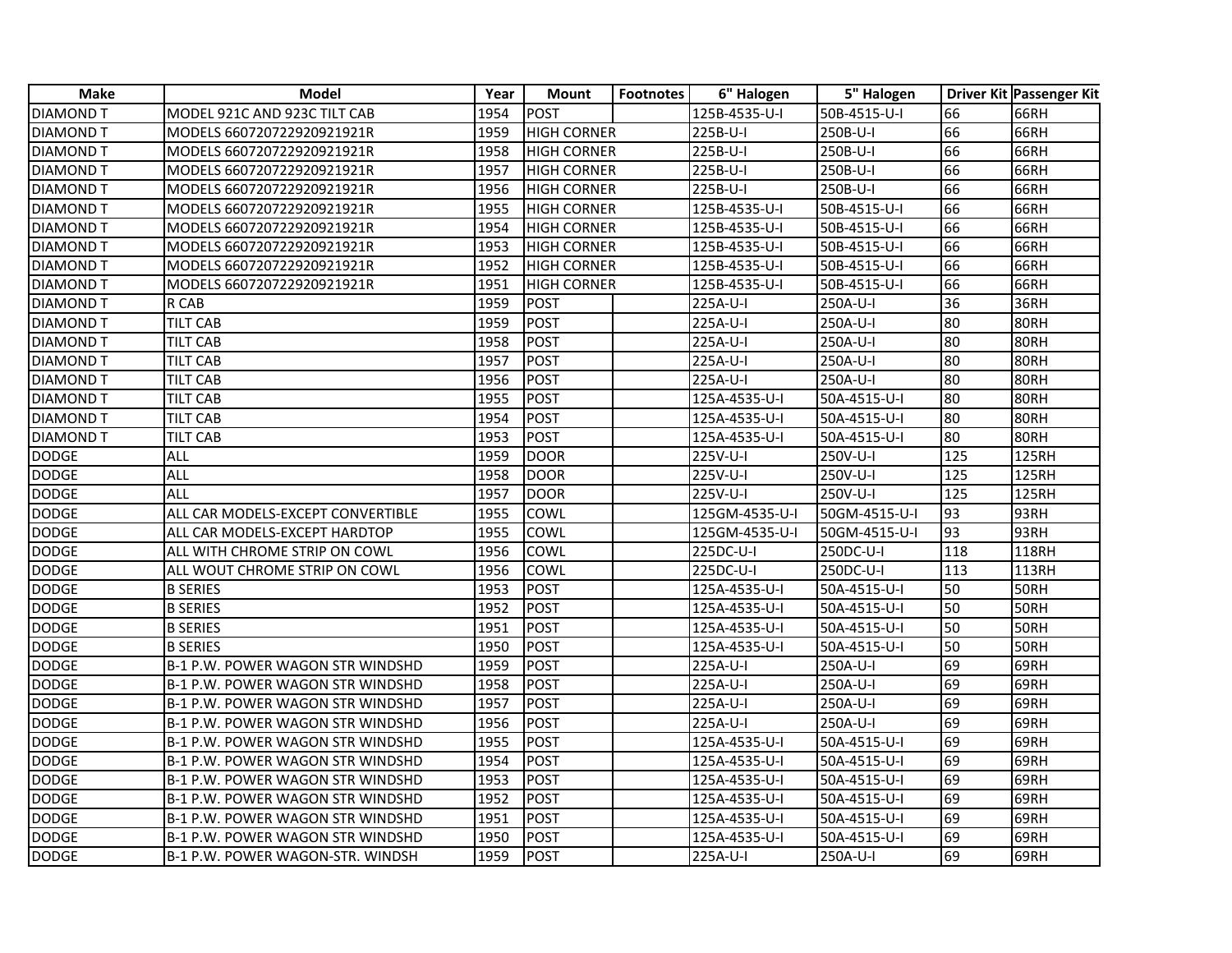| Make         | Model                            | Year | <b>Mount</b> | <b>Footnotes</b> | 6" Halogen     | 5" Halogen    |     | Driver Kit Passenger Kit |
|--------------|----------------------------------|------|--------------|------------------|----------------|---------------|-----|--------------------------|
| <b>DODGE</b> | B-1 P.W. POWER WAGON-STR. WINDSH | 1958 | POST         |                  | 225A-U-I       | 250A-U-I      | 69  | 69RH                     |
| <b>DODGE</b> | B-1 P.W. POWER WAGON-STR. WINDSH | 1957 | POST         |                  | 225A-U-I       | 250A-U-I      | 69  | 69RH                     |
| <b>DODGE</b> | B-1 P.W. POWER WAGON-STR. WINDSH | 1956 | POST         |                  | 225A-U-I       | 250A-U-I      | 69  | 69RH                     |
| <b>DODGE</b> | B-1 P.W. POWER WAGON-STR. WINDSH | 1955 | POST         |                  | 125A-4535-U-I  | 50A-4515-U-I  | 69  | 69RH                     |
| <b>DODGE</b> | B-1 P.W. POWER WAGON-STR. WINDSH | 1954 | POST         |                  | 125A-4535-U-I  | 50A-4515-U-I  | 69  | 69RH                     |
| <b>DODGE</b> | B-1 P.W. POWER WAGON-STR. WINDSH | 1953 | POST         |                  | 125A-4535-U-I  | 50A-4515-U-I  | 69  | 69RH                     |
| <b>DODGE</b> | B-1 P.W. POWER WAGON-STR. WINDSH | 1952 | POST         |                  | 125A-4535-U-I  | 50A-4515-U-I  | 69  | 69RH                     |
| <b>DODGE</b> | B-1 P.W. POWER WAGON-STR. WINDSH | 1951 | POST         |                  | 125A-4535-U-I  | 50A-4515-U-I  | 69  | 69RH                     |
| <b>DODGE</b> | B-1 P.W. POWER WAGON-STR. WINDSH | 1950 | POST         |                  | 125A-4535-U-I  | 50A-4515-U-I  | 69  | 69RH                     |
| <b>DODGE</b> | <b>CLOSED</b>                    | 1952 | <b>DOOR</b>  |                  | 125A-4535-U-I  | 50A-4515-U-I  | 40  | 40RH                     |
| <b>DODGE</b> | <b>CLOSED</b>                    | 1951 | <b>DOOR</b>  |                  | 125A-4535-U-I  | 50A-4515-U-I  | 40  | 40RH                     |
| <b>DODGE</b> | <b>CLOSED MODELS</b>             | 1954 | DOOR         |                  | 125A-4535-U-I  | 50A-4515-U-I  | 54  | 54RH                     |
| <b>DODGE</b> | <b>CLOSED MODELS</b>             | 1953 | <b>DOOR</b>  |                  | 125A-4535-U-I  | 50A-4515-U-I  | 58  | <b>58RH</b>              |
| <b>DODGE</b> | CONVENTIONAL                     | 1959 | COWL         |                  | 225GM-U-I      | 250GM-U-I     | 116 | 116RH                    |
| <b>DODGE</b> | CONVENTIONAL                     | 1958 | <b>COWL</b>  |                  | 225GM-U-I      | 250GM-U-I     | 116 | 116RH                    |
| <b>DODGE</b> | CONVENTIONAL                     | 1957 | <b>COWL</b>  |                  | 225GM-U-I      | 250GM-U-I     | 116 | 116RH                    |
| <b>DODGE</b> | CONVENTIONAL                     | 1956 | <b>COWL</b>  |                  | 225GM-U-I      | 250GM-U-I     | 116 | 116RH                    |
| <b>DODGE</b> | CONVENTIONAL                     | 1955 | <b>COWL</b>  |                  | 125GM-4535-U-I | 50GM-4515-U-I | 116 | 116RH                    |
| <b>DODGE</b> | <b>CONVERTIBLE</b>               | 1954 | DOOR         |                  | 125A-4535-U-I  | 50A-4515-U-I  | 53  | 53RH                     |
| <b>DODGE</b> | <b>CONVERTIBLE</b>               | 1953 | <b>DOOR</b>  |                  | 125A-4535-U-I  | 50A-4515-U-I  | 53  | 53RH                     |
| <b>DODGE</b> | <b>CONVERTIBLE</b>               | 1952 | POST         |                  | 125A-4535-U-I  | 50A-4515-U-I  | 11  | 11RH                     |
| <b>DODGE</b> | CONVERTIBLE                      | 1951 | POST         |                  | 125A-4535-U-I  | 50A-4515-U-I  | 11  | 11RH                     |
| <b>DODGE</b> | <b>CONVERTIBLE</b>               | 1950 | <b>POST</b>  |                  | 125A-4535-U-I  | 50A-4515-U-I  | 11  | 11RH                     |
| <b>DODGE</b> | D29-D30-D33-D34 CLOSED           | 1950 | POST         |                  | 125A-4535-U-I  | 50A-4515-U-I  | 11  | 11RH                     |
| <b>DODGE</b> | D29-D30-D33-D34 STATION WAGON    | 1950 | <b>IPOST</b> |                  | 125A-4535-U-I  | 50A-4515-U-I  | 11  | 11RH                     |
| <b>DODGE</b> | <b>D-34 CONVERTIBLE</b>          | 1950 | POST         |                  | 125A-4535-U-I  | 50A-4515-U-I  | 11  | 11RH                     |
| <b>DODGE</b> | D-34 DIPLOMAT                    | 1950 | POST         |                  | 125A-4535-U-I  | 50A-4515-U-I  | 11  | 11RH                     |
| <b>DODGE</b> | D44-46 ALL                       | 1953 | <b>DOOR</b>  |                  | 125A-4535-U-I  | 50A-4515-U-I  | 58  | <b>58RH</b>              |
| <b>DODGE</b> | D47-48 SUB.                      | 1953 | <b>DOOR</b>  |                  | 125A-4535-U-I  | 50A-4515-U-I  | 51  | <b>51RH</b>              |
| <b>DODGE</b> | D48 CONV. CPE. SP. CL. CPE.      | 1953 | <b>DOOR</b>  |                  | 125A-4535-U-I  | 50A-4515-U-I  | 53  | 53RH                     |
| <b>DODGE</b> | <b>HARDTOP</b>                   | 1954 | DOOR         |                  | 125A-4535-U-I  | 50A-4515-U-I  | 53  | 53RH                     |
| <b>DODGE</b> | <b>HARDTOP</b>                   | 1953 | <b>DOOR</b>  |                  | 125A-4535-U-I  | 50A-4515-U-I  | 53  | 53RH                     |
| <b>DODGE</b> | HARDTOP SPECIAL CLUB COUPE       | 1952 | <b>POST</b>  |                  | 125A-4535-U-I  | 50A-4515-U-I  | 11  | 11RH                     |
| <b>DODGE</b> | HARDTOP SPECIAL CLUB COUPE       | 1951 | <b>POST</b>  |                  | 125A-4535-U-I  | 50A-4515-U-I  | 11  | 11RH                     |
| <b>DODGE</b> | HARDTOP SPECIAL CLUB COUPE       | 1950 | POST         |                  | 125A-4535-U-I  | 50A-4515-U-I  | 11  | 11RH                     |
| <b>DODGE</b> | <b>MEADOWBROOK</b>               | 1958 | DOOR         |                  | 225A-U-I       | 250A-U-I      | 58  | <b>58RH</b>              |
| <b>DODGE</b> | <b>MEADOWBROOK</b>               | 1957 | <b>DOOR</b>  |                  | 225A-U-I       | 250A-U-I      | 58  | 58RH                     |
| <b>DODGE</b> | <b>MEADOWBROOK</b>               | 1956 | <b>DOOR</b>  |                  | 225A-U-I       | 250A-U-I      | 58  | <b>58RH</b>              |
| <b>DODGE</b> | <b>MEADOWBROOK</b>               | 1955 | <b>DOOR</b>  |                  | 125A-4535-U-I  | 50A-4515-U-I  | 58  | <b>58RH</b>              |
| <b>DODGE</b> | <b>MEADOWBROOK</b>               | 1954 | <b>IDOOR</b> |                  | 125A-4535-U-I  | 50A-4515-U-I  | 58  | <b>58RH</b>              |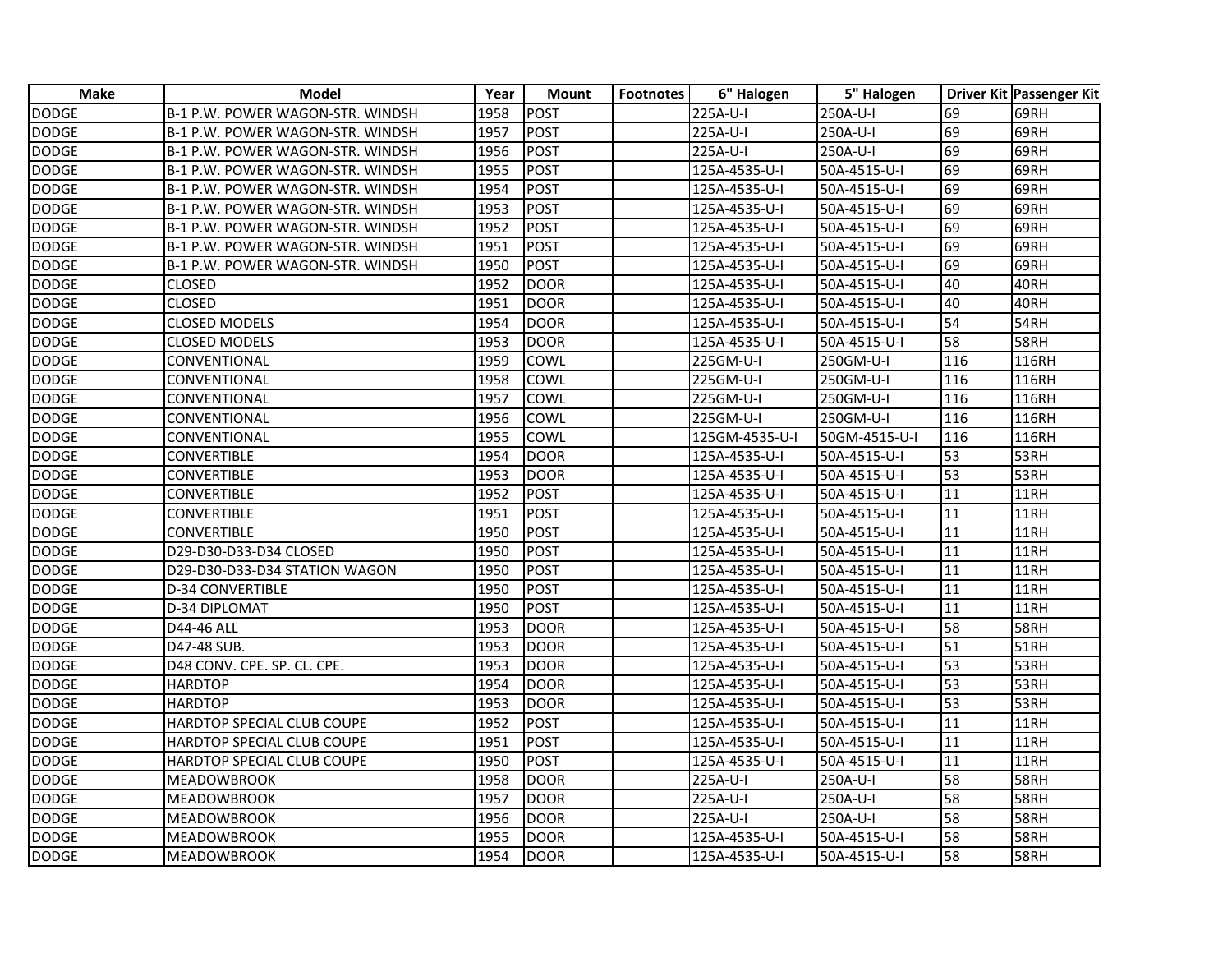| <b>Make</b>  | <b>Model</b>                      | Year | <b>Mount</b>  | <b>Footnotes</b> | 6" Halogen     | 5" Halogen    |                 | Driver Kit Passenger Kit |
|--------------|-----------------------------------|------|---------------|------------------|----------------|---------------|-----------------|--------------------------|
| DODGE        | <b>MEADOWBROOK</b>                | 1953 | lo.           |                  | 125A-4535-U-I  | 50A-4515-U-I  | 58              | <b>58RH</b>              |
| <b>DODGE</b> | MODEL C-1                         | 1954 | <b>POST</b>   |                  | 125A-4535-U-I  | 50A-4515-U-I  | 25              | 25RH                     |
| <b>DODGE</b> | MODEL C3                          | 1955 | 0             |                  | 125GM-4535-U-I | 50GM-4515-U-I | 79              | 79RH                     |
| <b>DODGE</b> | <b>PANEL PICKUPS</b>              | 1959 | COWL          |                  | 225GM-U-I      | 250GM-U-I     | 116             | 116RH                    |
| <b>DODGE</b> | <b>PANEL PICKUPS</b>              | 1958 | COWL          |                  | 225GM-U-I      | 250GM-U-I     | 116             | 116RH                    |
| <b>DODGE</b> | <b>PANEL PICKUPS</b>              | 1957 | COWL          |                  | 225GM-U-I      | 250GM-U-I     | 116             | 116RH                    |
| <b>DODGE</b> | <b>PANEL PICKUPS</b>              | 1956 | COWL          |                  | 225GM-U-I      | 250GM-U-I     | 116             | 116RH                    |
| <b>DODGE</b> | <b>PANEL PICKUPS</b>              | 1955 | COWL          |                  | 125GM-4535-U-I | 50GM-4515-U-I | 116             | 116RH                    |
| <b>DODGE</b> | <b>ROADSTER</b>                   | 1952 | <b>POST</b>   |                  | 125A-4535-U-I  | 50A-4515-U-I  | $\overline{11}$ | 11RH                     |
| <b>DODGE</b> | <b>ROADSTER</b>                   | 1951 | <b>POST</b>   |                  | 125A-4535-U-I  | 50A-4515-U-I  | 11              | 11RH                     |
| <b>DODGE</b> | <b>ROADSTER</b>                   | 1950 | <b>POST</b>   |                  | 125A-4535-U-I  | 50A-4515-U-I  | $\overline{11}$ | 11RH                     |
| <b>DODGE</b> | SPORTABOUT                        | 1952 | <b>POST</b>   |                  | 125A-4535-U-I  | 50A-4515-U-I  | $\overline{11}$ | 11RH                     |
| <b>DODGE</b> | SPORTABOUT                        | 1951 | POST          |                  | 125A-4535-U-I  | 50A-4515-U-I  | 11              | 11RH                     |
| <b>DODGE</b> | SPORTABOUT                        | 1950 | <b>POST</b>   |                  | 125A-4535-U-I  | 50A-4515-U-I  | $\overline{11}$ | <b>11RH</b>              |
| <b>DODGE</b> | <b>STATION WAGON</b>              | 1952 | <b>DOOR</b>   |                  | 125A-4535-U-I  | 50A-4515-U-I  | 40              | 40RH                     |
| <b>DODGE</b> | STATION WAGON                     | 1951 | <b>DOOR</b>   |                  | 125A-4535-U-I  | 50A-4515-U-I  | 40              | 40RH                     |
| <b>DODGE</b> | <b>SUBURBAN</b>                   | 1954 | <b>DOOR</b>   |                  | 125A-4535-U-I  | 50A-4515-U-I  | 53              | 53RH                     |
| <b>EDSEL</b> | ALL MODELS                        | 1959 | <b>FENDER</b> |                  | 225P-U-I       | 250P-U-I      | 129             | 129RH                    |
| <b>EDSEL</b> | <b>CITATION</b>                   | 1958 | <b>FENDER</b> |                  | 225P-U-I       | 250P-U-I      | 120             | <b>120RH</b>             |
| <b>EDSEL</b> | <b>CORSAIR</b>                    | 1958 | <b>FENDER</b> |                  | 225P-U-I       | 250P-U-I      | 120             | 120RH                    |
| <b>EDSEL</b> | <b>PACER</b>                      | 1958 | <b>FENDER</b> |                  | 225P-U-I       | 250P-U-I      | 124             | 124RH                    |
| <b>EDSEL</b> | <b>RANGER</b>                     | 1958 | <b>FENDER</b> |                  | 225P-U-I       | 250P-U-I      | 124             | 124RH                    |
| <b>EDSEL</b> | RANGER PACER AND STATION WAGONS   | 1958 | <b>FENDER</b> |                  | 225P-U-I       | 250P-U-I      | 124             | 124RH                    |
| <b>FORD</b>  | 8A-79 STATION WAGON               | 1951 | <b>POST</b>   |                  | 125A-4535-U-I  | 50A-4515-U-I  | 26              | 26RH                     |
| <b>FORD</b>  | 8A-79 STATION WAGON               | 1950 | <b>POST</b>   |                  | 125A-4535-U-I  | 50A-4515-U-I  | 26              | 26RH                     |
| FORD         | ALL CAR MODELS EXCEPT THUNDERBIRD | 1956 | <b>FENDER</b> |                  | 225P-U-I       | 250P-U-I      | 84              | 84RH                     |
| FORD         | ALL CAR MODELS EXCEPT THUNDERBIRD | 1955 | <b>FENDER</b> |                  | 125DC-4535-U-I | 50DC-4515-U-I | 84              | 84RH                     |
| <b>FORD</b>  | ALL MODELS                        | 1959 | <b>FENDER</b> |                  | 225P-U-I       | 250P-U-I      | 129             | 129RH                    |
| <b>FORD</b>  | <b>ALL TRUCK MODELS</b>           | 1956 | COWL          |                  | 225A-U-I       | 250A-U-I      | 111             | <b>111RH</b>             |
| <b>FORD</b>  | <b>ALL TRUCK MODELS</b>           | 1955 | <b>POST</b>   |                  | 125B-4535-U-I  | 50B-4515-U-I  | 15              | 15RH                     |
| <b>FORD</b>  | ALL TRUCK MODELS                  | 1954 | <b>POST</b>   |                  | 125B-4535-U-I  | 50B-4515-U-I  | 15              | 15RH                     |
| FORD         | ALL TRUCK MODELS                  | 1953 | <b>POST</b>   |                  | 125B-4535-U-I  | 50B-4515-U-I  | 15              | 15RH                     |
| FORD         | CLOSED                            | 1954 | <b>DOOR</b>   |                  | 125A-4535-U-I  | 50A-4515-U-I  | 643             | 43RH                     |
| <b>FORD</b>  | CLOSED                            | 1953 | <b>DOOR</b>   |                  | 125A-4535-U-I  | 50A-4515-U-I  | 43              | 43RH                     |
| <b>FORD</b>  | <b>CLOSED</b>                     | 1952 | <b>DOOR</b>   |                  | 125A-4535-U-I  | 50A-4515-U-I  | $\overline{43}$ | 43RH                     |
| <b>FORD</b>  | CONVENTIONAL                      | 1959 | COWL          |                  | 225GM-U-I      | 250GM-U-I     | 122             | 122RH                    |
| <b>FORD</b>  | CONVENTIONAL                      | 1958 | COWL          |                  | 225GM-U-I      | 250GM-U-I     | 122             | 122RH                    |
| FORD         | CONVENTIONAL                      | 1957 | COWL          |                  | 225GM-U-I      | 250GM-U-I     | 122             | 122RH                    |
| FORD         | CONVERTIBLE                       | 1954 | <b>DOOR</b>   |                  | 125A-4535-U-I  | 50A-4515-U-I  | 44              | 44RH                     |
| <b>FORD</b>  | <b>CONVERTIBLE</b>                | 1953 | <b>DOOR</b>   |                  | 125A-4535-U-I  | 50A-4515-U-I  | 44              | 44RH                     |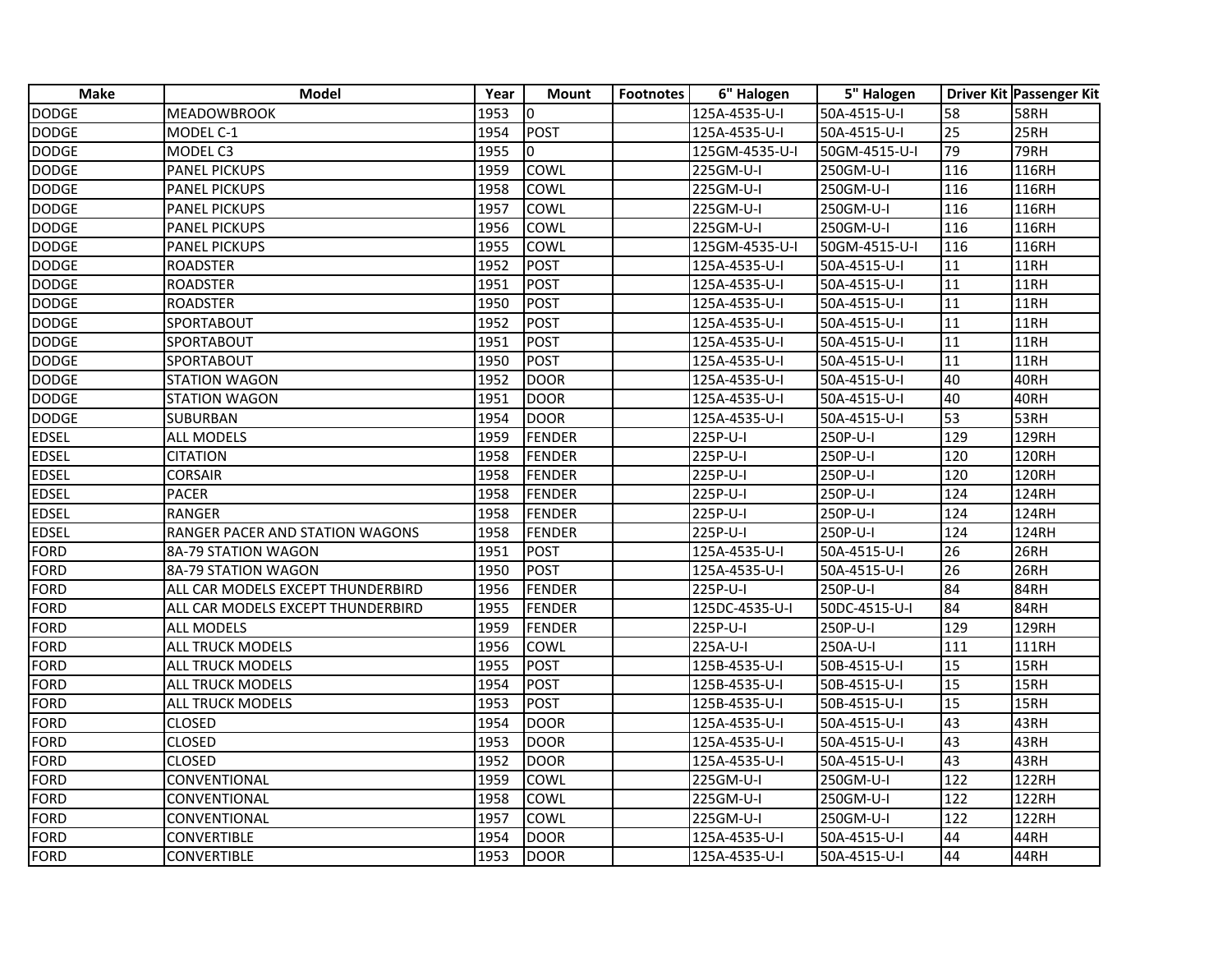| <b>Make</b>   | <b>Model</b>                 | Year | Mount         | <b>Footnotes</b> | 6" Halogen     | 5" Halogen    |                  | Driver Kit Passenger Kit      |
|---------------|------------------------------|------|---------------|------------------|----------------|---------------|------------------|-------------------------------|
| FORD          | <b>CONVERTIBLE</b>           | 1952 | <b>DOOR</b>   |                  | 125A-4535-U-I  | 50A-4515-U-I  | 44               | 44RH                          |
| FORD          | <b>CONVERTIBLE</b>           | 1951 | <b>POST</b>   |                  | 125A-4535-U-I  | 50A-4515-U-I  | 29               | 29RH                          |
| FORD          | CONVERTIBLE MODEL 76         | 1950 | <b>POST</b>   |                  | 125A-4535-U-I  | 50A-4515-U-I  | 29               | 29RH                          |
| <b>FORD</b>   | MODEL 8 A-0A-1A CLOSED       | 1951 | <b>POST</b>   |                  | 125A-4535-U-I  | 50A-4515-U-I  | 27               | 27RH                          |
| FORD          | MODEL 8 A-0A-1A CLOSED       | 1950 | <b>POST</b>   |                  | 125A-4535-U-I  | 50A-4515-U-I  | 27               | $\overline{2}$ <sub>7RH</sub> |
| <b>FORD</b>   | MODEL 8 A-OA CLOSED          | 1951 | <b>POST</b>   |                  | 125A-4535-U-I  | 50A-4515-U-I  | 27               | 27RH                          |
| FORD          | MODEL 8 A-OA CLOSED          | 1950 | <b>POST</b>   |                  | 125A-4535-U-I  | 50A-4515-U-I  | 27               | 27RH                          |
| FORD          | PACKAGE DELIVERY             | 1952 | <b>POST</b>   |                  | 125A-4535-U-I  | 50A-4515-U-I  | 66               | 66RH                          |
| <b>FORD</b>   | PACKAGE DELIVERY             | 1951 | <b>POST</b>   |                  | 125A-4535-U-I  | 50A-4515-U-I  | 66               | 66RH                          |
| <b>FORD</b>   | PACKAGE DELIVERY             | 1950 | <b>POST</b>   |                  | 125A-4535-U-I  | 50A-4515-U-I  | 66               | 66RH                          |
| <b>FORD</b>   | PANEL COE 2.5 TON            | 1952 | <b>POST</b>   |                  | 125A-4535-U-I  | 50A-4515-U-I  | 66               | 66RH                          |
| FORD          | PANEL COE 2.5 TON            | 1951 | <b>POST</b>   |                  | 125A-4535-U-I  | 50A-4515-U-I  | 66               | 66RH                          |
| FORD          | PANEL COE 2.5 TON            | 1950 | <b>POST</b>   |                  | 125A-4535-U-I  | 50A-4515-U-I  | 66               | 66RH                          |
| FORD          | PANEL COE 3 TON              | 1952 | <b>POST</b>   |                  | 125A-4535-U-I  | 50A-4515-U-I  | 66               | 66RH                          |
| <b>FORD</b>   | PANEL COE 3 TON              | 1951 | <b>POST</b>   |                  | 125A-4535-U-I  | 50A-4515-U-I  | 66               | 66RH                          |
| <b>FORD</b>   | PANEL COE 3 TON              | 1950 | <b>POST</b>   |                  | 125A-4535-U-I  | 50A-4515-U-I  | 66               | 66RH                          |
| FORD          | PASSENGER CARS-EXCEPT T-BIRD | 1958 | <b>FENDER</b> |                  | 225F-U-I       | 250F-U-I      | 119              | 119RH                         |
| FORD          | PASSENGER CARS-EXCEPT T-BIRD | 1957 | <b>FENDER</b> |                  | 225F-U-I       | 250F-U-I      | 119              | 119RH                         |
| FORD          | <b>STATION WAGON</b>         | 1954 | <b>DOOR</b>   |                  | 125A-4535-U-I  | 50A-4515-U-I  | $\overline{43}$  | 43RH                          |
| <b>FORD</b>   | <b>STATION WAGON</b>         | 1953 | <b>DOOR</b>   |                  | 125A-4535-U-I  | 50A-4515-U-I  | $\overline{43}$  | 43RH                          |
| <b>FORD</b>   | <b>STATION WAGON</b>         | 1952 | <b>DOOR</b>   |                  | 125A-4535-U-I  | 50A-4515-U-I  | $\overline{43}$  | 43RH                          |
| <b>FORD</b>   | THUNDERBIRD                  | 1958 | <b>FENDER</b> |                  | 225DC-U-I      | 250DC-U-I     | 88               | ----                          |
| FORD          | <b>THUNDERBIRD</b>           | 1957 | <b>FENDER</b> |                  | 225DC-U-I      | 250DC-U-I     | 88               | ----                          |
| FORD          | THUNDERBIRD                  | 1956 | <b>FENDER</b> |                  | 225DC-U-I      | 250DC-U-I     | 88               |                               |
| FORD          | <b>THUNDERBIRD</b>           | 1955 | <b>FENDER</b> |                  | 125DC-4535-U-I | 50DC-4515-U-I | 88               | ----                          |
| FORD          | THUNDERBIRD-ALL MODELS       | 1959 | <b>FENDER</b> |                  | 225DC-U-I      | 250DC-U-I     | 130              | ----                          |
| <b>FORD</b>   | THUNDERBIRD-ALL MODELS       | 1958 | FENDER        |                  | 225DC-U-I      | 250DC-U-I     | 130              |                               |
| <b>FORD</b>   | TILT CABS                    | 1959 | COWL          |                  | 225GM-U-I      | 250GM-U-I     | $\overline{123}$ | 123RH                         |
| <b>FORD</b>   | <b>TILT CABS</b>             | 1958 | COWL          |                  | 225GM-U-I      | 250GM-U-I     | 123              | 123RH                         |
| FORD          | <b>TILT CABS</b>             | 1957 | COWL          |                  | 225GM-U-I      | 250GM-U-I     | 123              | 123RH                         |
| FORD          | <b>VICTORIA</b>              | 1954 | <b>DOOR</b>   |                  | 125A-4535-U-I  | 50A-4515-U-I  | 44               | 44RH                          |
| <b>FORD</b>   | VICTORIA                     | 1953 | <b>DOOR</b>   |                  | 125A-4535-U-I  | 50A-4515-U-I  | 44               | 44RH                          |
| <b>FORD</b>   | VICTORIA                     | 1952 | <b>DOOR</b>   |                  | 125A-4535-U-I  | 50A-4515-U-I  | 44               | 44RH                          |
| <b>FORD</b>   | VICTORIA                     | 1951 | <b>POST</b>   |                  | 125A-4535-U-I  | 50A-4515-U-I  | 29               | 29RH                          |
| <b>FRAZER</b> | <b>CLOSED MODELS</b>         | 1951 | <b>POST</b>   |                  | 125A-4535-U-I  | 50A-4515-U-I  | 11               | 11RH                          |
| <b>GMC</b>    | ALL MODELS                   | 1959 | COWL          |                  | 225A-U-I       | 250A-U-I      | 110              | 110RH                         |
| <b>GMC</b>    | ALL MODELS                   | 1958 | COWL          |                  | 225A-U-I       | 250A-U-I      | 110              | 110RH                         |
| <b>GMC</b>    | ALL MODELS                   | 1957 | COWL          |                  | 225A-U-I       | 250A-U-I      | 110              | 110RH                         |
| <b>GMC</b>    | ALL MODELS                   | 1956 | COWL          |                  | 225A-U-I       | 250A-U-I      | 110              | 110RH                         |
| <b>GMC</b>    | <b>ALL MODELS</b>            | 1955 | <b>COWL</b>   |                  | 125A-4535-U-I  | 50A-4515-U-I  | 110              | 110RH                         |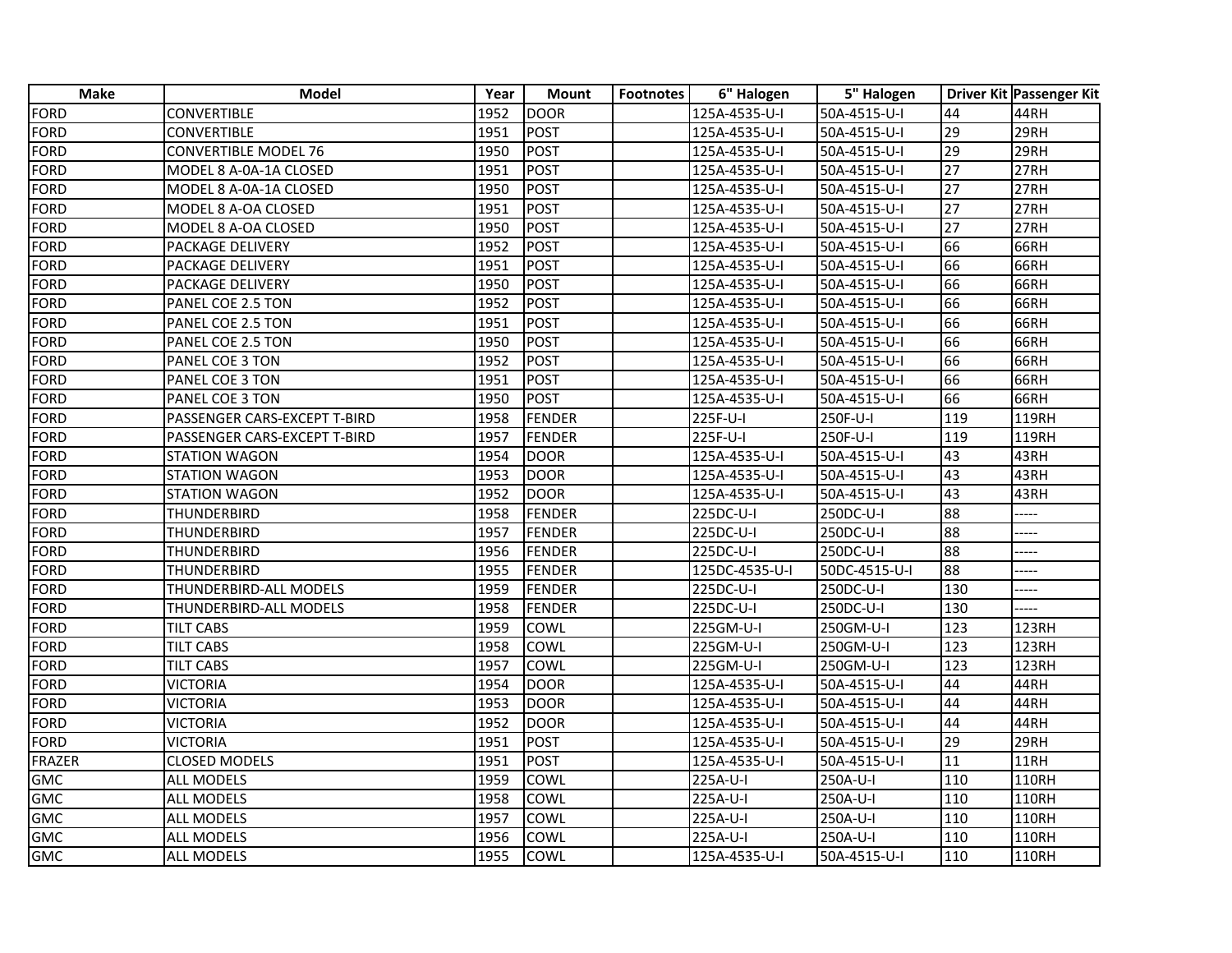| <b>Make</b>          | <b>Model</b>                     | Year | <b>Mount</b>     | <b>Footnotes</b> | 6" Halogen    | 5" Halogen   |                 | Driver Kit Passenger Kit |
|----------------------|----------------------------------|------|------------------|------------------|---------------|--------------|-----------------|--------------------------|
| GMC                  | H MODELS EXCEPT HC-520 TO HC-650 | 1951 | Iо               |                  | 125B-4535-U-I | 50B-4515-U-I | 25              | 25RH                     |
| GMC                  | H MODELS EXCEPT HC-520 TO HC-650 | 1950 | lo.              |                  | 125B-4535-U-I | 50B-4515-U-I | 25              | 25RH                     |
| <b>GMC</b>           | <b>LARGE CABS</b>                | 1954 | POST             |                  | 125B-4535-U-I | 50B-4515-U-I | $\overline{25}$ | 25RH                     |
| <b>GMC</b>           | LARGE CABS                       | 1953 | POST             |                  | 125B-4535-U-I | 50B-4515-U-I | 25              | 25RH                     |
| <b>GMC</b>           | LARGE CABS                       | 1952 | <b>POST</b>      |                  | 125B-4535-U-I | 50B-4515-U-I | $\overline{25}$ | 25RH                     |
| <b>GMC</b>           | SMALL CAB PICK UP                | 1955 | 0                |                  | 125B-4535-U-I | 50B-4515-U-I | $\overline{25}$ | 25RH                     |
| <b>GMC</b>           | SMALL CAB PICK UP                | 1954 | lo.              |                  | 125B-4535-U-I | 50B-4515-U-I | 25              | 25RH                     |
| <b>GMC</b>           | SMALL CAB PICK UP                | 1953 | $\overline{0}$   |                  | 125B-4535-U-I | 50B-4515-U-I | $\overline{25}$ | 25RH                     |
| <b>GMC</b>           | SMALL CAB PICK UP                | 1952 | l0               |                  | 125B-4535-U-I | 50B-4515-U-I | $\overline{25}$ | 25RH                     |
| <b>GMC</b>           | SMALL CAB PICK UP                | 1951 | Io               |                  | 125B-4535-U-I | 50B-4515-U-I | 25              | 25RH                     |
| <b>GMC</b>           | SMALL CAB PICK UP                | 1950 | lo.              |                  | 125B-4535-U-I | 50B-4515-U-I | $\overline{25}$ | 25RH                     |
| <b>HUDSON</b>        | ALL EXCEPT JET                   | 1954 | DOOR             |                  | 125V-4535-U-I | 50V-4515-U-I | 31              | 31RH                     |
| <b>HUDSON</b>        | ALL EXCEPT JET                   | 1953 | DOOR             |                  | 125V-4535-U-I | 50V-4515-U-I | 31              | 31RH                     |
| <b>HUDSON</b>        | ALL EXCEPT JET                   | 1952 | <b>DOOR</b>      |                  | 125V-4535-U-I | 50V-4515-U-I | 31              | 31RH                     |
| <b>HUDSON</b>        | ALL EXCEPT JET                   | 1951 | <b>POST</b>      |                  | 125A-4535-U-I | 50A-4515-U-I | 28              | 28RH                     |
| <b>HUDSON</b>        | ALL EXCEPT JET                   | 1950 | POST             |                  | 125A-4535-U-I | 50A-4515-U-I | $\overline{28}$ | 28RH                     |
| <b>HUDSON</b>        | ALL MODELS EXCEPT JET            | 1957 | POST             |                  | 225A-U-I      | 250A-U-I     | 108             | 108RH                    |
| <b>HUDSON</b>        | ALL MODELS EXCEPT JET            | 1956 | POST             |                  | 225A-U-I      | 250A-U-I     | 108             | 108RH                    |
| <b>HUDSON</b>        | ALL MODELS EXCEPT JET            | 1955 | POST             |                  | 125A-4535-U-I | 50A-4515-U-I | 108             | 108RH                    |
| <b>HUDSON</b>        | <b>JET</b>                       | 1954 | $\Omega$         |                  | 125V-4535-U-I | 50V-4515-U-I | $\overline{21}$ | 21RH                     |
| <b>HUDSON</b>        | <b>JET</b>                       | 1953 | 0                |                  | 125V-4535-U-I | 50V-4515-U-I | 21              | 21RH                     |
| INTERNATIONAL        | Α                                | 1959 | <b>COWL</b>      |                  | 225A-U-I      | 250A-U-I     | 110             | 110RH                    |
| <b>INTERNATIONAL</b> | A                                | 1958 | COWL             |                  | 225A-U-I      | 250A-U-I     | 110             | 110RH                    |
| <b>INTERNATIONAL</b> | $\overline{A}$                   | 1957 | <b>COWL</b>      |                  | 225A-U-I      | 250A-U-I     | 110             | 110RH                    |
| INTERNATIONAL        | <b>ALL METRO</b>                 | 1959 | <b>SIDE ROOF</b> |                  | 225A-U-I      | 250A-U-I     | $\overline{80}$ | 80RH                     |
| <b>INTERNATIONAL</b> | <b>ALL METRO</b>                 | 1958 | <b>SIDE ROOF</b> |                  | 225A-U-I      | 250A-U-I     | $\overline{80}$ | 80RH                     |
| INTERNATIONAL        | ALL METRO                        | 1957 | <b>SIDE ROOF</b> |                  | 225A-U-I      | 250A-U-I     | 80              | 80RH                     |
| INTERNATIONAL        | C.O.E.                           | 1959 | POST             |                  | 225A-U-I      | 250A-U-I     | $\overline{80}$ | 80RH                     |
| INTERNATIONAL        | C.O.E.                           | 1958 | POST             |                  | 225A-U-I      | 250A-U-I     | $\overline{80}$ | 80RH                     |
| INTERNATIONAL        | C.O.E.                           | 1957 | POST             |                  | 225A-U-I      | 250A-U-I     | 80              | 80RH                     |
| INTERNATIONAL        | C.O.E.                           | 1956 | POST             |                  | 225A-U-I      | 250A-U-I     | $\overline{80}$ | 80RH                     |
| INTERNATIONAL        | C.O.E.                           | 1955 | <b>POST</b>      |                  | 125A-4535-U-I | 50A-4515-U-I | 80              | 80RH                     |
| <b>INTERNATIONAL</b> | C.O.E.                           | 1954 | <b>POST</b>      |                  | 125V-4535-U-I | 50V-4515-U-I | 80              | 80RH                     |
| INTERNATIONAL        | C.O.E.                           | 1953 | POST             |                  | 125V-4535-U-I | 50V-4515-U-I | 80              | 80RH                     |
| INTERNATIONAL        | <b>L R AND S MODELS</b>          | 1959 | POST             |                  | 225A-U-I      | 250A-U-I     | 66              | 66RH                     |
| INTERNATIONAL        | L R AND S MODELS                 | 1958 | POST             |                  | 225A-U-I      | 250A-U-I     | 66              | 66RH                     |
| <b>INTERNATIONAL</b> | <b>L R AND S MODELS</b>          | 1957 | <b>POST</b>      |                  | 225A-U-I      | 250A-U-I     | 66              | 66RH                     |
| INTERNATIONAL        | L R AND S MODELS                 | 1956 | <b>POST</b>      |                  | 225A-U-I      | 250A-U-I     | 66              | 66RH                     |
| <b>INTERNATIONAL</b> | L R AND S MODELS                 | 1955 | POST             |                  | 125A-4535-U-I | 50A-4515-U-I | 66              | 66RH                     |
| <b>INTERNATIONAL</b> | L R AND S MODELS                 | 1954 | POST             |                  | 125A-4535-U-I | 50A-4515-U-I | 66              | 66RH                     |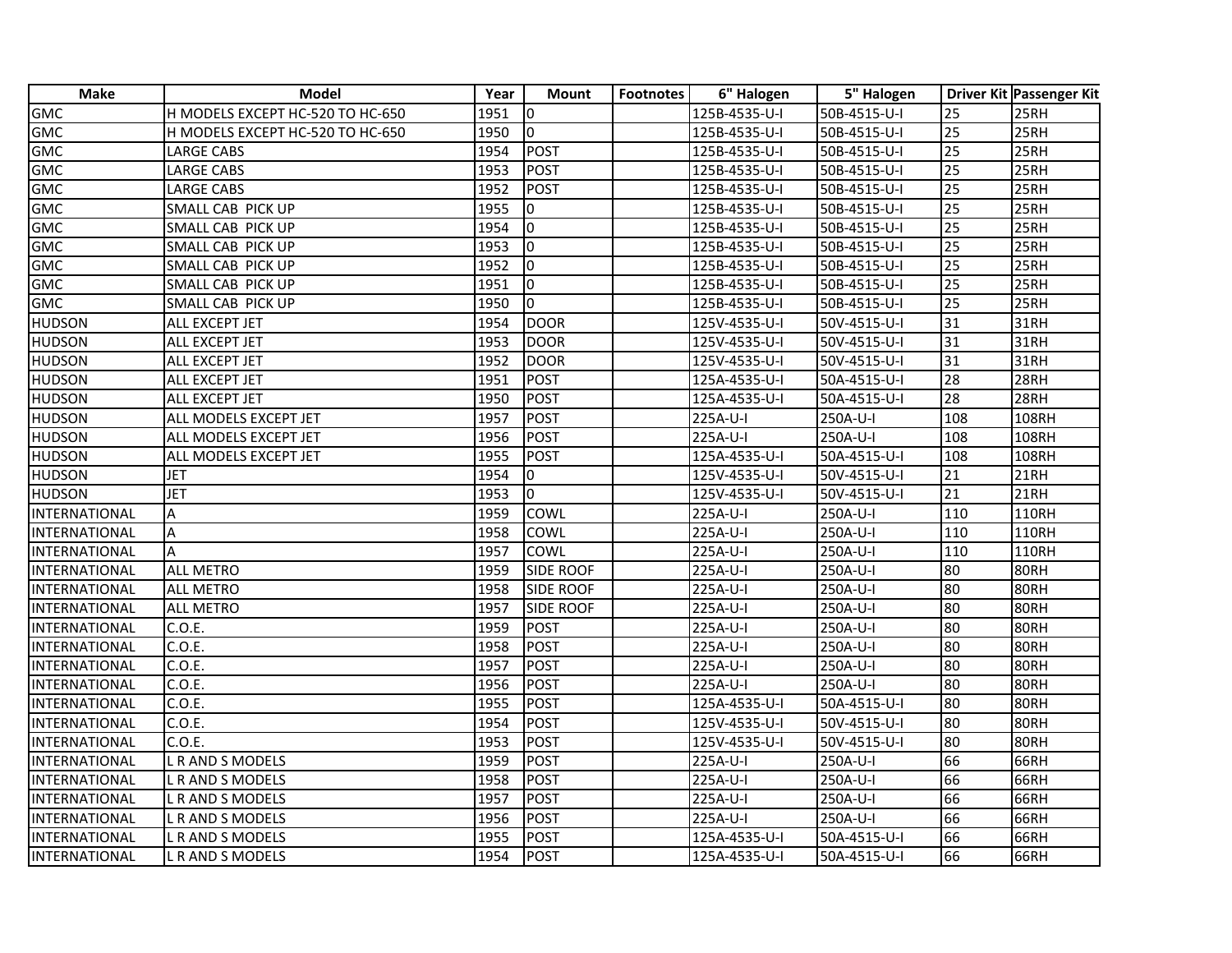| <b>Make</b>    | <b>Model</b>                   | Year | <b>Mount</b> | <b>Footnotes</b> | 6" Halogen     | 5" Halogen    |                 | Driver Kit Passenger Kit |
|----------------|--------------------------------|------|--------------|------------------|----------------|---------------|-----------------|--------------------------|
| INTERNATIONAL  | L R AND S MODELS               | 1953 | <b>POST</b>  |                  | 125A-4535-U-I  | 50A-4515-U-I  | 66              | 66RH                     |
| INTERNATIONAL  | L R AND S MODELS               | 1952 | <b>IPOST</b> |                  | 125A-4535-U-I  | 50A-4515-U-I  | 66              | 66RH                     |
| INTERNATIONAL  | <b>L R AND S MODELS</b>        | 1951 | POST         |                  | 125A-4535-U-I  | 50A-4515-U-I  | 66              | 66RH                     |
| INTERNATIONAL  | L R AND S MODELS               | 1950 | <b>POST</b>  |                  | 125A-4535-U-I  | 50A-4515-U-I  | 66              | 66RH                     |
| INTERNATIONAL  | L R S MODELS                   | 1956 | POST         |                  | 225A-U-I       | 250A-U-I      | 66              | 66RH                     |
| INTERNATIONAL  | <b>L R S MODELS</b>            | 1955 | POST         |                  | 125A-4535-U-I  | 50A-4515-U-I  | 66              | 66RH                     |
| INTERNATIONAL  | L R S MODELS                   | 1954 | POST         |                  | 125A-4535-U-I  | 50A-4515-U-I  | 66              | 66RH                     |
| INTERNATIONAL  | L R S MODELS                   | 1953 | POST         |                  | 125A-4535-U-I  | 50A-4515-U-I  | 66              | 66RH                     |
| INTERNATIONAL  | L R S MODELS                   | 1952 | POST         |                  | 125A-4535-U-I  | 50A-4515-U-I  | 66              | 66RH                     |
| INTERNATIONAL  | L R S MODELS                   | 1951 | POST         |                  | 125A-4535-U-I  | 50A-4515-U-I  | 66              | 66RH                     |
| INTERNATIONAL  | L R S MODELS                   | 1950 | POST         |                  | 125A-4535-U-I  | 50A-4515-U-I  | 66              | 66RH                     |
| INTERNATIONAL  | MODEL D 300 COE                | 1959 | POST         |                  | 225A-U-I       | 250A-U-I      | 70              | <b>70RH</b>              |
| INTERNATIONAL  | MODEL D 300 COE                | 1958 | POST         |                  | 225A-U-I       | 250A-U-I      | 70              | <b>70RH</b>              |
| INTERNATIONAL  | MODEL D 300 COE                | 1957 | POST         |                  | 225A-U-I       | 250A-U-I      | 70              | <b>70RH</b>              |
| INTERNATIONAL  | MODEL D 300 COE                | 1956 | <b>POST</b>  |                  | 225A-U-I       | 250A-U-I      | 70              | <b>70RH</b>              |
| INTERNATIONAL  | MODEL D 300 COE                | 1955 | POST         |                  | 125A-4535-U-I  | 50A-4515-U-I  | 70              | <b>70RH</b>              |
| INTERNATIONAL  | R AND S MODELS                 | 1959 | POST         |                  | 225A-U-I       | 250A-U-I      | 66              | 66RH                     |
| INTERNATIONAL  | R AND S MODELS                 | 1958 | POST         |                  | 225A-U-I       | 250A-U-I      | 66              | 66RH                     |
| INTERNATIONAL  | R AND S MODELS                 | 1957 | POST         |                  | 225A-U-I       | 250A-U-I      | 66              | 66RH                     |
| INTERNATIONAL  | V LINE CONVENTIONAL            | 1959 | POST         |                  | 225A-U-I       | 250A-U-I      | 90              | 90RH                     |
| INTERNATIONAL  | V LINE CONVENTIONAL            | 1958 | <b>POST</b>  |                  | 225A-U-I       | 250A-U-I      | 90              | 90RH                     |
| INTERNATIONAL  | V LINE CONVENTIONAL            | 1957 | POST         |                  | 225A-U-I       | 250A-U-I      | 90              | 90RH                     |
| INTERNATIONAL  | <b>V LINE CONVENTIONAL</b>     | 1956 | POST         |                  | 225A-U-I       | 250A-U-I      | 90              | 90RH                     |
| <b>JEEP</b>    | <b>DISPATCHER SOFT TOP</b>     | 1959 | <b>IPOST</b> |                  | 225B-U-I       | 250B-U-I      | 41              | 41RH                     |
| <b>JEEP</b>    | <b>DISPATCHER SOFT TOP</b>     | 1958 | POST         |                  | 225B-U-I       | 250B-U-I      | 41              | 41RH                     |
| <b>JEEP</b>    | DISPATCHER SOFT TOP            | 1957 | <b>POST</b>  |                  | 225B-U-I       | 250B-U-I      | 41              | 41RH                     |
| <b>JEEP</b>    | JEEP                           | 1959 | POST         |                  | 225B-U-I       | 250B-U-I      | 41              | 41RH                     |
| <b>JEEP</b>    | <b>JEEP</b>                    | 1958 | POST         |                  | 225B-U-I       | 250B-U-I      | 41              | 41RH                     |
| <b>JEEP</b>    | <b>JEEP</b>                    | 1957 | POST         |                  | 225B-U-I       | 250B-U-I      | 41              | 41RH                     |
| KAISER-FRAZER  | <b>CLOSED</b>                  | 1954 | <b>DOOR</b>  |                  | 125GM-4535-U-I | 50GM-4515-U-I | 39              | 39RH                     |
| KAISER-FRAZER  | <b>CLOSED</b>                  | 1953 | <b>DOOR</b>  |                  | 125GM-4535-U-I | 50GM-4515-U-I | $\overline{39}$ | 39RH                     |
| KAISER-FRAZER  | <b>CLOSED</b>                  | 1952 | <b>DOOR</b>  |                  | 125GM-4535-U-I | 50GM-4515-U-I | 39              | 39RH                     |
| KAISER-FRAZER  | <b>CLOSED</b>                  | 1951 | <b>DOOR</b>  |                  | 125GM-4535-U-I | 50GM-4515-U-I | 39              | 39RH                     |
| KAISER-FRAZER  | <b>CLOSED MODELS</b>           | 1950 | POST         |                  | 125A-4535-U-I  | 50A-4515-U-I  | 11              | <b>11RH</b>              |
| LINCOLN        | 0H-72-73-74 1H-72-73-74 CLOSED | 1951 | POST         |                  | 125A-4535-U-I  | 50A-4515-U-I  | 26              | 26RH                     |
| LINCOLN        | 0H-72-73-74 1H-72-73-74 CLOSED | 1950 | POST         |                  | 125A-4535-U-I  | 50A-4515-U-I  | 26              | 26RH                     |
| <b>LINCOLN</b> | 0L-72-74 1L-72-74 CLOSED       | 1951 | POST         |                  | 125A-4535-U-I  | 50A-4515-U-I  | 26              | 26RH                     |
| LINCOLN        | 0L-72-74 1L-72-74 CLOSED       | 1950 | POST         |                  | 125A-4535-U-I  | 50A-4515-U-I  | 26              | 26RH                     |
| LINCOLN        | 8L CLOSED CONVERTIBLE HARD TOP | 1956 | FENDER       |                  | 225P-U-I       | 250P-U-I      | 106             | 106RH                    |
| LINCOLN        | <b>CLOSED</b>                  | 1955 | <b>DOOR</b>  |                  | 125V-4535-U-I  | 50V-4515-U-I  | 47              | 47RH                     |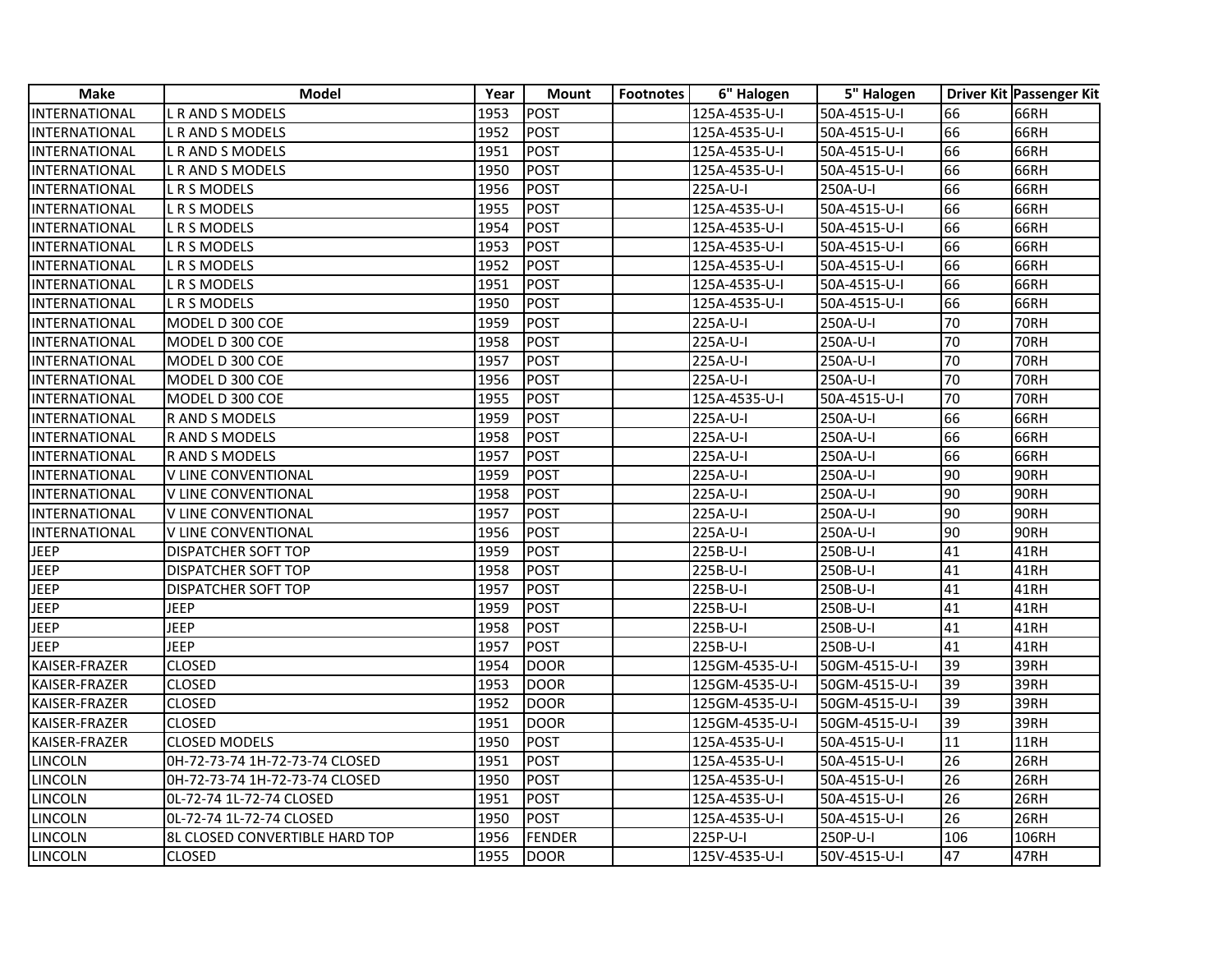| <b>Make</b>    | <b>Model</b>               | Year | <b>Mount</b>       | <b>Footnotes</b> | 6" Halogen            | 5" Halogen   |             | <b>Driver Kit Passenger Kit</b> |
|----------------|----------------------------|------|--------------------|------------------|-----------------------|--------------|-------------|---------------------------------|
| <b>LINCOLN</b> | CLOSED                     | 1954 | <b>DOOR</b>        |                  | $125V - 4535 - U - I$ | 50V-4515-U-I | 47          | 47RH                            |
| <b>LINCOLN</b> | <b>CLOSED</b>              | 1953 | <b>DOOR</b>        |                  | 125V-4535-U-I         | 50V-4515-U-I | 47          | 47RH                            |
| <b>LINCOLN</b> | CLOSED                     | 1952 | <b>DOOR</b>        |                  | 125V-4535-U-I         | 50V-4515-U-I | 47          | 47RH                            |
| <b>LINCOLN</b> | CONVERTIBLE AND HARD TOP   | 1955 | <b>DOOR</b>        |                  | 125V-4535-U-I         | 50V-4515-U-I | 48          | 48RH                            |
| LINCOLN        | CONVERTIBLE AND HARD TOP   | 1954 | <b>DOOR</b>        |                  | 125V-4535-U-I         | 50V-4515-U-I | 48          | 48RH                            |
| <b>LINCOLN</b> | CONVERTIBLE AND HARD TOP   | 1953 | <b>DOOR</b>        |                  | 125V-4535-U-I         | 50V-4515-U-I | 48          | 48RH                            |
| <b>LINCOLN</b> | CONVERTIBLE AND HARD TOP   | 1952 | <b>DOOR</b>        |                  | 125V-4535-U-I         | 50V-4515-U-I | 48          | 48RH                            |
| <b>LINCOLN</b> | OH 76 CONVERTIBLE          | 1950 | <b>POST</b>        |                  | 125A-4535-U-I         | 50A-4515-U-I | 26          | 26RH                            |
| <b>MACK</b>    | A MODELS                   | 1952 | <b>POST</b>        |                  | 125A-4535-U-I         | 50A-4515-U-I | 36          | 36RH                            |
| <b>MACK</b>    | A MODELS                   | 1951 | <b>POST</b>        |                  | 125A-4535-U-I         | 50A-4515-U-I | 36          | 36RH                            |
| <b>MACK</b>    | A MODELS                   | 1950 | <b>POST</b>        |                  | 125A-4535-U-I         | 50A-4515-U-I | 36          | 36RH                            |
| <b>MACK</b>    | <b>B MODELS</b>            | 1959 | <b>POST</b>        |                  | 225A-U-I              | 250A-U-I     | 98          | 98RH                            |
| <b>MACK</b>    | <b>B MODELS</b>            | 1958 | <b>POST</b>        |                  | 225A-U-I              | 250A-U-I     | 98          | 98RH                            |
| <b>MACK</b>    | <b>B MODELS</b>            | 1957 | <b>POST</b>        |                  | 225A-U-I              | 250A-U-I     | 98          | 98RH                            |
| <b>MACK</b>    | <b>B MODELS</b>            | 1956 | <b>POST</b>        |                  | 225A-U-I              | 250A-U-I     | 98          | 98RH                            |
| <b>MACK</b>    | <b>B MODELS</b>            | 1955 | <b>POST</b>        |                  | 125A-4535-U-I         | 50A-4515-U-I | 98          | 98RH                            |
| <b>MACK</b>    | <b>B MODELS</b>            | 1954 | <b>POST</b>        |                  | 125A-4535-U-I         | 50A-4515-U-I | 98          | 98RH                            |
| <b>MACK</b>    | <b>B MODELS</b>            | 1953 | <b>POST</b>        |                  | 125A-4535-U-I         | 50A-4515-U-I | 98          | 98RH                            |
| <b>MACK</b>    | <b>B MODELS WITH L CAB</b> | 1959 | <b>POST</b>        |                  | 225A-U-I              | 250A-U-I     | 87          |                                 |
| <b>MACK</b>    | C MODELS                   | 1959 | <b>POST</b>        |                  | 225A-U-I              | 250A-U-I     | 87          | -----                           |
| <b>MACK</b>    | <b>D MODELS</b>            | 1956 | <b>POST</b>        |                  | 225A-U-I              | 250A-U-I     | 85          | 85RH                            |
| <b>MACK</b>    | E MODEL EXCEPT EHU         | 1952 | <b>POST</b>        |                  | 125A-4535-U-I         | 50A-4515-U-I | 36          | 36RH                            |
| <b>MACK</b>    | E MODEL EXCEPT EHU         | 1951 | <b>POST</b>        |                  | 125A-4535-U-I         | 50A-4515-U-I | 36          | 36RH                            |
| <b>MACK</b>    | E MODEL EXCEPT EHU         | 1950 | <b>POST</b>        |                  | 125A-4535-U-I         | 50A-4515-U-I | 36          | 36RH                            |
| <b>MACK</b>    | EHU MODELS COE             | 1950 | <b>POST</b>        |                  | 125A-4535-U-I         | 50A-4515-U-I | 36          | 36RH                            |
| <b>MACK</b>    | H MODELS                   | 1959 | <b>POST</b>        |                  | 225A-U-I              | 250A-U-I     | 66          | 66RH                            |
| <b>MACK</b>    | H MODELS                   | 1958 | <b>POST</b>        |                  | 225A-U-I              | 250A-U-I     | 66          | 66RH                            |
| <b>MACK</b>    | H MODELS                   | 1957 | <b>POST</b>        |                  | 225A-U-I              | 250A-U-I     | 66          | 66RH                            |
| <b>MACK</b>    | H MODELS                   | 1956 | <b>POST</b>        |                  | 225A-U-I              | 250A-U-I     | 66          | 66RH                            |
| <b>MACK</b>    | H MODELS                   | 1955 | <b>POST</b>        |                  | 125A-4535-U-I         | 50A-4515-U-I | 66          | 66RH                            |
| <b>MACK</b>    | H MODELS                   | 1954 | <b>POST</b>        |                  | 125A-4535-U-I         | 50A-4515-U-I | 66          | 66RH                            |
| <b>MACK</b>    | H MODELS                   | 1953 | <b>POST</b>        |                  | 125A-4535-U-I         | 50A-4515-U-I | 66          | 66RH                            |
| <b>MACK</b>    | L MODELS                   | 1959 | <b>POST</b>        |                  | 225A-U-I              | 250A-U-I     | 87          | -----                           |
| <b>MACK</b>    | L MODELS                   | 1952 | <b>POST</b>        |                  | 125A-4535-U-I         | 50A-4515-U-I | 87          | -----                           |
| <b>MACK</b>    | L MODELS                   | 1951 | <b>POST</b>        |                  | 125A-4535-U-I         | 50A-4515-U-I | 87          |                                 |
| <b>MACK</b>    | L MODELS                   | 1950 | POST               |                  | 125A-4535-U-I         | 50A-4515-U-I | 87          | -----                           |
| <b>MACK</b>    | MODEL G                    | 1959 | <b>HIGH CORNER</b> |                  | 225B-U-I              | 250B-U-I     | 108         | 108RH                           |
| <b>MACK</b>    | TILT CAB                   | 1959 | COWL               |                  | 225GM-U-I             | 250GM-U-I    | 123         | 123RH                           |
| <b>MACK</b>    | <b>TILT CAB</b>            | 1958 | COWL               |                  | 225GM-U-I             | 250GM-U-I    | 123         | 123RH                           |
| MERCEDES-BENZ  | <b>L SERIES</b>            | 1959 | POST               | $\overline{4}$   | 225B-U-I              | 250B-U-I     | <b>50RH</b> | 50                              |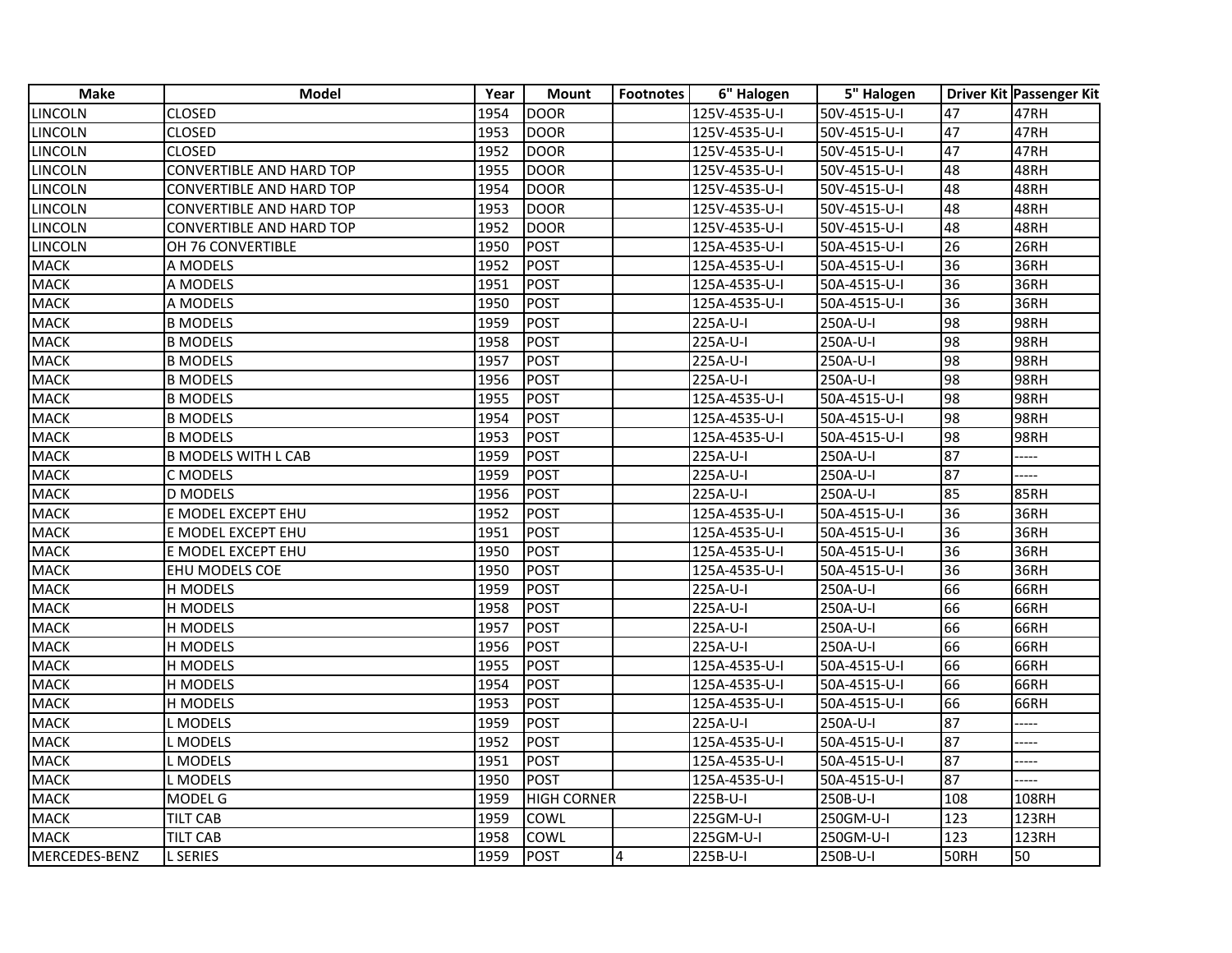| <b>Make</b>    | <b>Model</b>                  | Year | <b>Mount</b>  | <b>Footnotes</b> | 6" Halogen     | 5" Halogen    |                    | <b>Driver Kit Passenger Kit</b> |
|----------------|-------------------------------|------|---------------|------------------|----------------|---------------|--------------------|---------------------------------|
| MERCEDES-BENZ  | L SERIES                      | 1958 | <b>POST</b>   | 4                | 225B-U-I       | 250B-U-I      | 50RH               | 50                              |
| MERCEDES-BENZ  | <b>L SERIES</b>               | 1957 | POST          | $\overline{4}$   | 225B-U-I       | 250B-U-I      | 50RH               | 50                              |
| MERCEDES-BENZ  | <b>L SERIES</b>               | 1956 | <b>POST</b>   | 4                | 225B-U-I       | 250B-U-I      | 50RH               | 50                              |
| MERCEDES-BENZ  | <b>L SERIES</b>               | 1955 | <b>POST</b>   | $\overline{4}$   | 125B-4535-U-I  | 50B-4515-U-I  | <b>50RH</b>        | 50                              |
| MERCEDES-BENZ  | <b>L SERIES</b>               | 1954 | POST          | $\overline{4}$   | 125B-4535-U-I  | 50B-4515-U-I  | $\overline{5}$ ORH | 50                              |
| MERCEDES-BENZ  | <b>L SERIES</b>               | 1953 | POST          | $\overline{4}$   | 125B-4535-U-I  | 50B-4515-U-I  | 50RH               | 50                              |
| MERCEDES-BENZ  | <b>L SERIES</b>               | 1952 | POST          | $\overline{4}$   | 125B-4535-U-I  | 50B-4515-U-I  | 50RH               | 50                              |
| MERCEDES-BENZ  | <b>L SERIES</b>               | 1951 | POST          | 4                | 125B-4535-U-I  | 50B-4515-U-I  | <b>50RH</b>        | $\overline{50}$                 |
| MERCEDES-BENZ  | <b>L SERIES</b>               | 1950 | POST          | $\overline{4}$   | 125B-4535-U-I  | 50B-4515-U-I  | 50RH               | 50                              |
| <b>MERCURY</b> | <b>1M-79 STATION WAGONS</b>   | 1951 | <b>POST</b>   |                  | 125A-4535-U-I  | 50A-4515-U-I  | 26                 | 26RH                            |
| MERCURY        | <b>1M-79 STATION WAGONS</b>   | 1950 | POST          |                  | 125A-4535-U-I  | 50A-4515-U-I  | 26                 | 26RH                            |
| MERCURY        | <b>ALL MODELS</b>             | 1959 | FENDER        |                  | 225P-U-I       | 250P-U-I      | 131                | 131RH                           |
| MERCURY        | <b>ALL MODELS</b>             | 1958 | FENDER        |                  | 225P-U-I       | 250P-U-I      | 120                | <b>120RH</b>                    |
| MERCURY        | <b>ALL MODELS</b>             | 1957 | FENDER        |                  | 225P-U-I       | 250P-U-I      | 120                | 120RH                           |
| MERCURY        | ALL MODELS                    | 1956 | <b>FENDER</b> |                  | 225DC-U-I      | 250DC-U-I     | 84                 | 84RH                            |
| MERCURY        | ALL MODELS                    | 1955 | FENDER        |                  | 125DC-4535-U-I | 50DC-4515-U-I | 84                 | 84RH                            |
| MERCURY        | <b>CLOSED</b>                 | 1954 | DOOR          |                  | 125V-4535-U-I  | 50V-4515-U-I  | 45                 | 45RH                            |
| MERCURY        | <b>CLOSED</b>                 | 1953 | <b>DOOR</b>   |                  | 125V-4535-U-I  | 50V-4515-U-I  | 45                 | 45RH                            |
| MERCURY        | <b>CLOSED</b>                 | 1952 | DOOR          |                  | 125V-4535-U-I  | 50V-4515-U-I  | 45                 | 45RH                            |
| MERCURY        | CLOSED CONV. HD TOP STN. WGN. | 1955 | FENDER        |                  | 125DC-4535-U-I | 50DC-4515-U-I | 84                 | 84RH                            |
| MERCURY        | <b>CONVERTIBLE</b>            | 1954 | DOOR          |                  | 125V-4535-U-I  | 50V-4515-U-I  | 46                 | 46RH                            |
| MERCURY        | <b>CONVERTIBLE</b>            | 1953 | DOOR          |                  | 125V-4535-U-I  | 50V-4515-U-I  | 46                 | 46RH                            |
| <b>MERCURY</b> | <b>CONVERTIBLE</b>            | 1952 | DOOR          |                  | 125V-4535-U-I  | 50V-4515-U-I  | 46                 | 46RH                            |
| MERCURY        | <b>CONVERTIBLE OM 76</b>      | 1951 | POST          |                  | 125A-4535-U-I  | 50A-4515-U-I  | 11                 | 11RH                            |
| MERCURY        | <b>CONVERTIBLE OM 76</b>      | 1950 | POST          |                  | 125A-4535-U-I  | 50A-4515-U-I  | $\overline{11}$    | 11RH                            |
| MERCURY        | <b>CONVERTIBLE 1M 76</b>      | 1951 | <b>POST</b>   |                  | 125A-4535-U-I  | 50A-4515-U-I  | 11                 | 11RH                            |
| <b>MERCURY</b> | <b>CONVERTIBLE 1M76</b>       | 1950 | <b>POST</b>   |                  | 125A-4535-U-I  | 50A-4515-U-I  | 11                 | 11RH                            |
| MERCURY        | <b>HARDTOP</b>                | 1954 | DOOR          |                  | 125V-4535-U-I  | 50V-4515-U-I  | 46                 | 46RH                            |
| <b>MERCURY</b> | <b>HARDTOP</b>                | 1953 | DOOR          |                  | 125V-4535-U-I  | 50V-4515-U-I  | 46                 | 46RH                            |
| <b>MERCURY</b> | <b>HARDTOP</b>                | 1952 | DOOR          |                  | 125V-4535-U-I  | 50V-4515-U-I  | 46                 | 46RH                            |
| MERCURY        | IM-72-74 CLOSED MODELS        | 1951 | POST          |                  | 125A-4535-U-I  | 50A-4515-U-I  | $\overline{11}$    | 11RH                            |
| MERCURY        | IM-72-74 CLOSED MODELS        | 1950 | POST          |                  | 125A-4535-U-I  | 50A-4515-U-I  | 11                 | 11RH                            |
| <b>MERCURY</b> | OM 79 STATION WAGONS          | 1951 | POST          |                  | 125A-4535-U-I  | 50A-4515-U-I  | 26                 | 26RH                            |
| MERCURY        | OM 79 STATION WAGONS          | 1950 | POST          |                  | 125A-4535-U-I  | 50A-4515-U-I  | 26                 | 26RH                            |
| MERCURY        | OM-72-74 CLOSED MODELS        | 1951 | POST          |                  | 125A-4535-U-I  | 50A-4515-U-I  | 11                 | 11RH                            |
| MERCURY        | OM-72-74 CLOSED MODELS        | 1950 | POST          |                  | 125A-4535-U-I  | 50A-4515-U-I  | 11                 | 11RH                            |
| MERCURY        | <b>STATION WAGON</b>          | 1954 | <b>DOOR</b>   |                  | 125V-4535-U-I  | 50V-4515-U-I  | 45                 | 45RH                            |
| MERCURY        | <b>STATION WAGON</b>          | 1953 | DOOR          |                  | 125V-4535-U-I  | 50V-4515-U-I  | 45                 | 45RH                            |
| MERCURY        | <b>STATION WAGON</b>          | 1952 | <b>DOOR</b>   |                  | 125V-4535-U-I  | 50V-4515-U-I  | 45                 | 45RH                            |
| <b>NASH</b>    | 4900-5000 SERIES              | 1951 | Iо            |                  | 125A-4535-U-I  | 50A-4515-U-I  | 38                 | 38RH                            |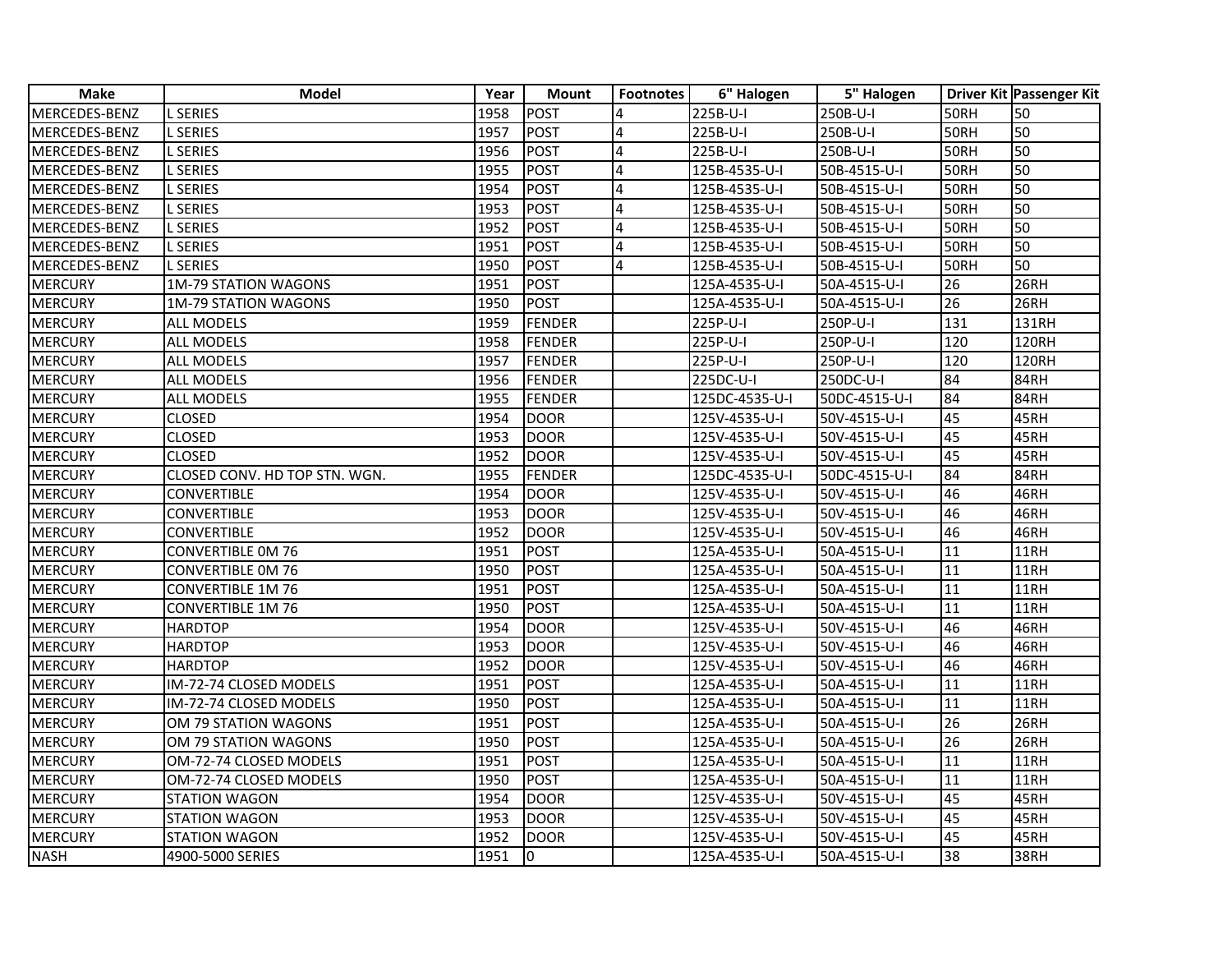| <b>Make</b>       | <b>Model</b>                     | Year | <b>Mount</b>  | <b>Footnotes</b> | 6" Halogen     | 5" Halogen    |                 | Driver Kit Passenger Kit |
|-------------------|----------------------------------|------|---------------|------------------|----------------|---------------|-----------------|--------------------------|
| <b>NASH</b>       | 4900-5000 SERIES                 | 1950 | Iо            |                  | 125A-4535-U-I  | 50A-4515-U-I  | 38              | 38RH                     |
| <b>NASH</b>       | ALL MODELS EXCEPT RAMBLER        | 1957 | POST          |                  | 225A-U-I       | 250A-U-I      | 108             | 108RH                    |
| <b>NASH</b>       | ALL MODELS EXCEPT RAMBLER        | 1956 | POST          |                  | 225A-U-I       | 250A-U-I      | 108             | 108RH                    |
| <b>NASH</b>       | ALL MODELS EXCEPT RAMBLER        | 1955 | POST          |                  | 125A-4535-U-I  | 50A-4515-U-I  | 108             | 108RH                    |
| <b>NASH</b>       | ALL MODELS EXCEPT RAMBLERS       | 1956 | POST          |                  | 225A-U-I       | 250A-U-I      | 108             | 108RH                    |
| <b>NASH</b>       | ALL MODELS EXCEPT RAMBLERS       | 1955 | POST          |                  | 125A-4535-U-I  | 50A-4515-U-I  | 108             | 108RH                    |
| <b>NASH</b>       | AMBASSADOR AND STATESMAN         | 1954 | DOOR          |                  | 125GM-4535-U-I | 50GM-4515-U-I | 49              | 49RH                     |
| <b>NASH</b>       | AMBASSADOR AND STATESMAN         | 1953 | <b>DOOR</b>   |                  | 125GM-4535-U-I | 50GM-4515-U-I | 49              | 49RH                     |
| <b>NASH</b>       | AMBASSADOR AND STATESMAN         | 1952 | <b>DOOR</b>   |                  | 125GM-4535-U-I | 50GM-4515-U-I | 49              | 49RH                     |
| <b>NASH</b>       | METROPOLITAN                     | 1957 | Io.           |                  | 225A-U-I       | 250A-U-I      | 27              | 27RH                     |
| <b>NASH</b>       | RAMBLER                          | 1955 | POST          |                  | 125B-4535-U-I  | 50B-4515-U-I  | 98              | 98RH                     |
| <b>NASH</b>       | <b>RAMBLER</b>                   | 1954 | POST          |                  | 125B-4535-U-I  | 50B-4515-U-I  | 98              | <b>98RH</b>              |
| <b>NASH</b>       | <b>RAMBLER</b>                   | 1953 | POST          |                  | 125B-4535-U-I  | 50B-4515-U-I  | 98              | <b>98RH</b>              |
| <b>NASH</b>       | RAMBLER AMERICAN                 | 1959 | <b>POST</b>   |                  | 225B-U-I       | 250B-U-I      | 98              | 98RH                     |
| <b>NASH</b>       | RAMBLER AMERICAN                 | 1958 | POST          |                  | 225B-U-I       | 250B-U-I      | 98              | 98RH                     |
| <b>NASH</b>       | RAMBLER CLOSED CONV. AND STN WGN | 1952 | POST          |                  | 125A-4535-U-I  | 50A-4515-U-I  | 85              | 85RH                     |
| <b>NASH</b>       | RAMBLER CLOSED CONV. AND STN WGN | 1951 | POST          |                  | 125A-4535-U-I  | 50A-4515-U-I  | 85              | 85RH                     |
| <b>NASH</b>       | RAMBLER CLOSED CONV. AND STN WGN | 1950 | POST          |                  | 125A-4535-U-I  | 50A-4515-U-I  | 85              | 85RH                     |
| <b>OLDSMOBILE</b> | 60-70-76-88 CLOSED               | 1951 | DOOR          | 20               | 125A-4535-U-I  | 50A-4515-U-I  | 37              | 37RH                     |
| <b>OLDSMOBILE</b> | 60-70-76-88 CLOSED               | 1950 | DOOR          | 20               | 125A-4535-U-I  | 50A-4515-U-I  | $\overline{37}$ | 37RH                     |
| <b>OLDSMOBILE</b> | 60-70-76-88 CONVERTIBLE          | 1951 | <b>DOOR</b>   | 20               | 125A-4535-U-I  | 50A-4515-U-I  | 37              | 37RH                     |
| OLDSMOBILE        | 60-70-76-88 CONVERTIBLE          | 1950 | <b>DOOR</b>   | 20               | 125A-4535-U-I  | 50A-4515-U-I  | 37              | 37RH                     |
| <b>OLDSMOBILE</b> | 90-98 ALL                        | 1953 | POST          |                  | 125A-4535-U-I  | 50A-4515-U-I  | 31              | <b>31RH</b>              |
| <b>OLDSMOBILE</b> | <b>90 ALL</b>                    | 1953 | POST          |                  | 125A-4535-U-I  | 50A-4515-U-I  | 31              | 31RH                     |
| <b>OLDSMOBILE</b> | <b>98 ALL</b>                    | 1953 | POST          |                  | 125A-4535-U-I  | 50A-4515-U-I  | 31              | 31RH                     |
| <b>OLDSMOBILE</b> | 98-ALL MODELS                    | 1952 | <b>DOOR</b>   |                  | 125A-4535-U-I  | 50A-4515-U-I  | 31              | 31RH                     |
| <b>OLDSMOBILE</b> | <b>ALL MODELS</b>                | 1959 | <b>FENDER</b> |                  | 225P-U-I       | 250P-U-I      | 136             | 136RH                    |
| <b>OLDSMOBILE</b> | ALL MODELS                       | 1958 | <b>COWL</b>   |                  | 225P-U-I       | 250P-U-I      | 127             | <b>127RH</b>             |
| <b>OLDSMOBILE</b> | ALL MODELS                       | 1957 | <b>COWL</b>   |                  | 225P-U-I       | 250P-U-I      | 127             | <b>127RH</b>             |
| OLDSMOBILE        | <b>ALL MODELS</b>                | 1956 | FENDER        |                  | 225P-U-I       | 250P-U-I      | 75              | <b>75RH</b>              |
| OLDSMOBILE        | ALL MODELS                       | 1955 | FENDER        |                  | 125DC-4535-U-I | 50DC-4515-U-I | 75              | 75RH                     |
| <b>OLDSMOBILE</b> | ALL MODELS                       | 1954 | FENDER        |                  | 125DC-4535-U-I | 50DC-4515-U-I | 75              | <b>75RH</b>              |
| <b>OLDSMOBILE</b> | <b>HARDTOP CONVERTIBLE</b>       | 1951 | <b>DOOR</b>   |                  | 125A-4535-U-I  | 50A-4515-U-I  | 31              | 31RH                     |
| <b>OLDSMOBILE</b> | <b>HARDTOP CONVERTIBLE</b>       | 1950 | <b>DOOR</b>   |                  | 125A-4535-U-I  | 50A-4515-U-I  | 31              | 31RH                     |
| OLDSMOBILE        | SERIES 90-ALL MODELS             | 1951 | <b>DOOR</b>   |                  | 125GM-4535-U-I | 50GM-4515-U-I | 35              | 35RH                     |
| <b>OLDSMOBILE</b> | SERIES 90-ALL MODELS             | 1950 | DOOR          |                  | 125GM-4535-U-I | 50GM-4515-U-I | 35              | <b>35RH</b>              |
| <b>OLDSMOBILE</b> | SMALL REGULAR CONVERTIBLE        | 1951 | <b>DOOR</b>   |                  | 125A-4535-U-I  | 50A-4515-U-I  | 31              | 31RH                     |
| <b>OLDSMOBILE</b> | SMALL REGULAR CONVERTIBLE        | 1950 | <b>DOOR</b>   |                  | 125A-4535-U-I  | 50A-4515-U-I  | 31              | 31RH                     |
| PACKARD           | ALL MODELS                       | 1956 | FENDER        |                  | 225P-U-I       | 250P-U-I      | 105             | 105RH                    |
| <b>PACKARD</b>    | <b>ALL MODELS</b>                | 1955 | FENDER        |                  | 125P-4535-U-I  | 50P-4515-U-I  | 105             | 105RH                    |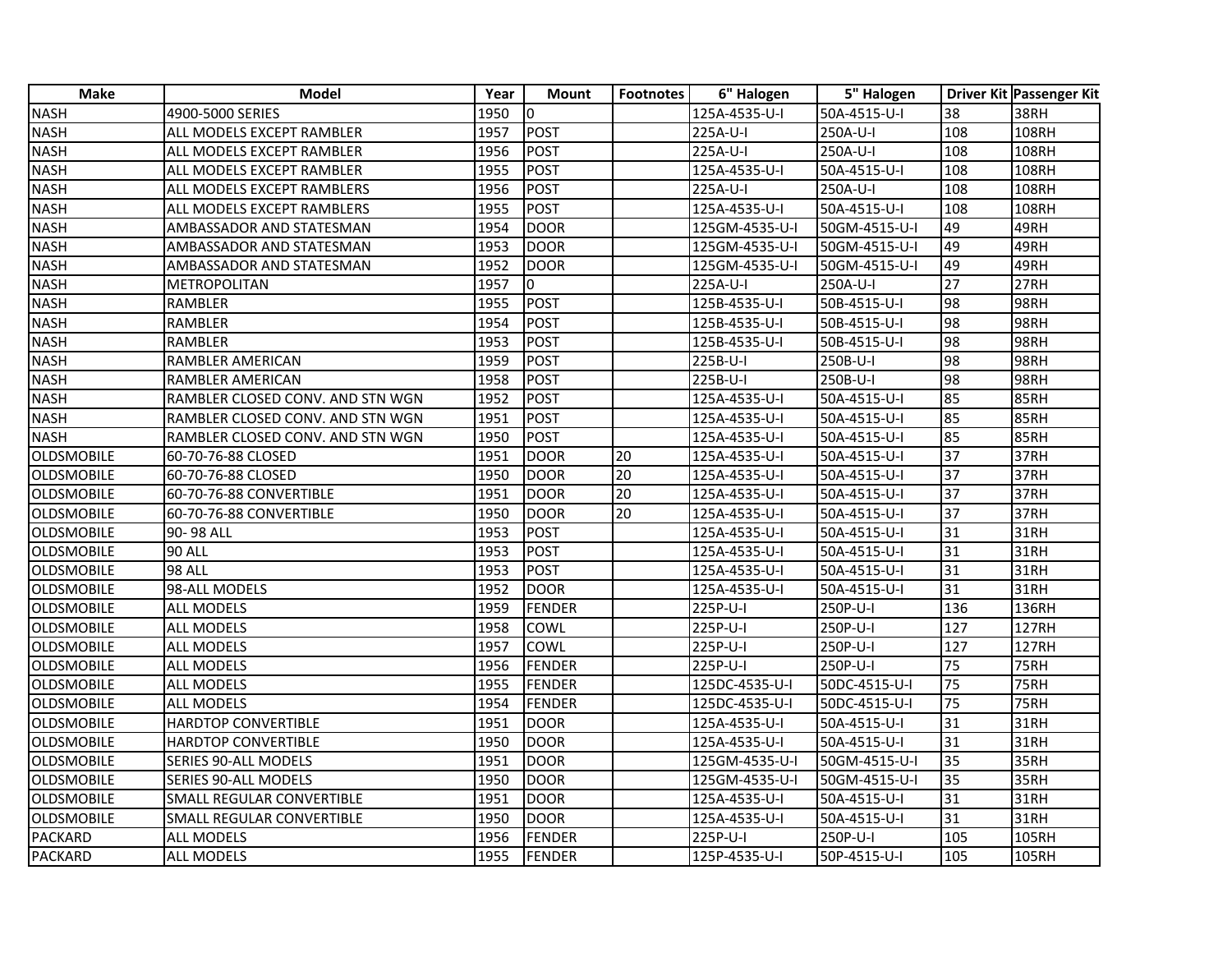| <b>Make</b>    | <b>Model</b>                  | Year | <b>Mount</b>  | <b>Footnotes</b> | 6" Halogen    | 5" Halogen   |                 | Driver Kit Passenger Kit |
|----------------|-------------------------------|------|---------------|------------------|---------------|--------------|-----------------|--------------------------|
| PACKARD        | <b>ALL MODELS</b>             | 1954 | <b>DOOR</b>   |                  | 125A-4535-U-I | 50A-4515-U-I | 42              | 42RH                     |
| PACKARD        | <b>ALL MODELS</b>             | 1953 | <b>DOOR</b>   |                  | 125A-4535-U-I | 50A-4515-U-I | 42              | 42RH                     |
| <b>PACKARD</b> | <b>ALL MODELS</b>             | 1952 | <b>DOOR</b>   |                  | 125A-4535-U-I | 50A-4515-U-I | 42              | 42RH                     |
| <b>PACKARD</b> | <b>ALL MODELS</b>             | 1951 | <b>DOOR</b>   |                  | 125A-4535-U-I | 50A-4515-U-I | 42              | 42RH                     |
| <b>PACKARD</b> | <b>CLOSED</b>                 | 1950 | <b>POST</b>   |                  | 125A-4535-U-I | 50A-4515-U-I | 18              | 18RH                     |
| PACKARD        | <b>CONVERTIBLE</b>            | 1950 | <b>POST</b>   |                  | 125A-4535-U-I | 50A-4515-U-I | 18              | 18RH                     |
| PLYMOUTH       | 3 PASS. CPE. AND SUB.         | 1953 | <b>DOOR</b>   |                  | 125A-4535-U-I | 50A-4515-U-I | 51              | 51RH                     |
| PLYMOUTH       | 4 DOOR SEDAN                  | 1956 | COWL          |                  | 225DC-U-I     | 250DC-U-I    | 112             | 112RH                    |
| PLYMOUTH       | ALL                           | 1959 | <b>DOOR</b>   |                  | 225V-U-I      | 250V-U-I     | 125             | 125RH                    |
| PLYMOUTH       | <b>ALL</b>                    | 1958 | <b>DOOR</b>   |                  | 225V-U-I      | 250V-U-I     | 125             | <b>125RH</b>             |
| PLYMOUTH       | <b>ALL</b>                    | 1957 | <b>DOOR</b>   |                  | 225V-U-I      | 250V-U-I     | $\frac{125}{2}$ | <b>125RH</b>             |
| PLYMOUTH       | <b>BUSINESS COUPE</b>         | 1956 | <b>COWL</b>   |                  | 225DC-U-I     | 250DC-U-I    | 112             | 112RH                    |
| PLYMOUTH       | <b>CLOSED</b>                 | 1954 | <b>DOOR</b>   |                  | 125A-4535-U-I | 50A-4515-U-I | 53              | 53RH                     |
| PLYMOUTH       | <b>CLOSED</b>                 | 1952 | <b>DOOR</b>   |                  | 125A-4535-U-I | 50A-4515-U-I | 40              | 40RH                     |
| PLYMOUTH       | <b>CLOSED</b>                 | 1951 | <b>DOOR</b>   |                  | 125A-4535-U-I | 50A-4515-U-I | 40              | 40RH                     |
| PLYMOUTH       | CLOSED MODELS P17-P18-P19-P20 | 1950 | <b>POST</b>   |                  | 125A-4535-U-I | 50A-4515-U-I | 11              | 11RH                     |
| PLYMOUTH       | <b>CLUB SEDAN</b>             | 1956 | COWL          |                  | 225DC-U-I     | 250DC-U-I    | 112             | 112RH                    |
| PLYMOUTH       | <b>CONVERTIBLE</b>            | 1956 | COWL          |                  | 225DC-U-I     | 250DC-U-I    | 117             | <b>117RH</b>             |
| PLYMOUTH       | <b>CONVERTIBLE</b>            | 1954 | <b>DOOR</b>   |                  | 125A-4535-U-I | 50A-4515-U-I | 53              | 53RH                     |
| PLYMOUTH       | <b>CONVERTIBLE</b>            | 1953 | <b>DOOR</b>   |                  | 125A-4535-U-I | 50A-4515-U-I | 53              | 53RH                     |
| PLYMOUTH       | CONVERTIBLE CLUB COUPE        | 1952 | <b>POST</b>   |                  | 125A-4535-U-I | 50A-4515-U-I | 11              | 11RH                     |
| PLYMOUTH       | CONVERTIBLE CLUB COUPE        | 1951 | <b>POST</b>   |                  | 125A-4535-U-I | 50A-4515-U-I | 11              | <b>11RH</b>              |
| PLYMOUTH       | CONVERTIBLE P18-P20           | 1950 | <b>POST</b>   |                  | 125A-4535-U-I | 50A-4515-U-I | 11              | 11RH                     |
| PLYMOUTH       | <b>HARD TOP</b>               | 1954 | <b>DOOR</b>   |                  | 125A-4535-U-I | 50A-4515-U-I | 53              | 53RH                     |
| PLYMOUTH       | <b>HARD TOP</b>               | 1953 | <b>DOOR</b>   |                  | 125A-4535-U-I | 50A-4515-U-I | 53              | 53RH                     |
| PLYMOUTH       | LP1 LP2 ALL MODELS            | 1959 | <b>FENDER</b> |                  | 225F-U-I      | 250F-U-I     | 134             | 134RH                    |
| PLYMOUTH       | P17-P18-P19-P20 CLOSED MODELS | 1950 | <b>POST</b>   |                  | 125A-4535-U-I | 50A-4515-U-I | 11              | 11RH                     |
| PLYMOUTH       | P24 CONV. CPE. SP. CL. CPE.   | 1953 | <b>DOOR</b>   |                  | 125A-4535-U-I | 50A-4515-U-I | 53              | 53RH                     |
| PLYMOUTH       | <b>P24-2 DOOR</b>             | 1953 | <b>DOOR</b>   |                  | 125A-4535-U-I | 50A-4515-U-I | 51              | <b>51RH</b>              |
| PLYMOUTH       | <b>P24-4 DOOR</b>             | 1953 | <b>DOOR</b>   |                  | 125A-4535-U-I | 50A-4515-U-I | 51              | 51RH                     |
| PLYMOUTH       | P24-CLUB COUPE                | 1953 | <b>DOOR</b>   |                  | 125A-4535-U-I | 50A-4515-U-I | 51              | <b>51RH</b>              |
| PLYMOUTH       | SPECIAL CLUB COUPE            | 1952 | <b>POST</b>   |                  | 125A-4535-U-I | 50A-4515-U-I | 11              | 11RH                     |
| PLYMOUTH       | SPECIAL CLUB COUPE            | 1951 | <b>POST</b>   |                  | 125A-4535-U-I | 50A-4515-U-I | 11              | 11RH                     |
| PLYMOUTH       | <b>SPORT COUPE</b>            | 1956 | COWL          |                  | 225DC-U-I     | 250DC-U-I    | 117             | <b>117RH</b>             |
| PLYMOUTH       | <b>SPORT SEDAN</b>            | 1956 | <b>COWL</b>   |                  | 225DC-U-I     | 250DC-U-I    | 117             | <b>117RH</b>             |
| PLYMOUTH       | <b>STATION WAGON</b>          | 1952 | <b>DOOR</b>   |                  | 125A-4535-U-I | 50A-4515-U-I | 40              | 40RH                     |
| PLYMOUTH       | <b>STATION WAGON</b>          | 1951 | <b>DOOR</b>   |                  | 125A-4535-U-I | 50A-4515-U-I | 40              | 40RH                     |
| PLYMOUTH       | <b>STATION WAGON</b>          | 1950 | <b>POST</b>   |                  | 125A-4535-U-I | 50A-4515-U-I | 11              | 11RH                     |
| PLYMOUTH       | <b>SUBURBAN</b>               | 1954 | <b>DOOR</b>   |                  | 125A-4535-U-I | 50A-4515-U-I | 53              | 53RH                     |
| PLYMOUTH       | <b>SUBURBAN</b>               | 1950 | POST          |                  | 125A-4535-U-I | 50A-4515-U-I | 11              | 11RH                     |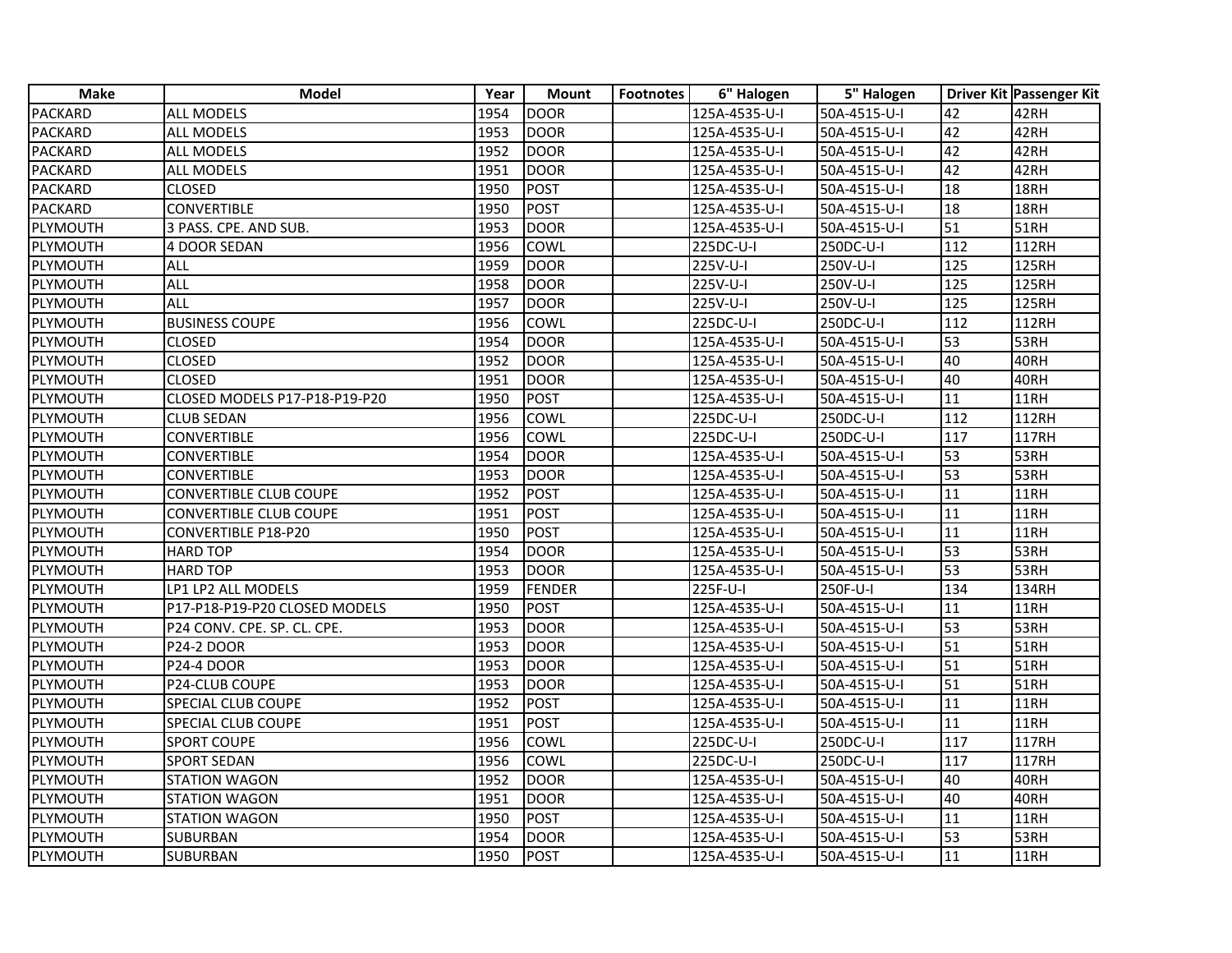| <b>Make</b>       | <b>Model</b>                     | Year | <b>Mount</b>       | <b>Footnotes</b> | 6" Halogen     | 5" Halogen    |                 | Driver Kit Passenger Kit |
|-------------------|----------------------------------|------|--------------------|------------------|----------------|---------------|-----------------|--------------------------|
| PLYMOUTH          | <b>SUBURBAN COUPE</b>            | 1956 | <b>COWL</b>        |                  | 225DC-U-I      | 250DC-U-I     | 112             | <b>112RH</b>             |
| <b>PONTIAC</b>    | <b>ALL</b>                       | 1957 | FENDER             |                  | 225P-U-I       | 250P-U-I      | 84              | 84RH                     |
| <b>PONTIAC</b>    | <b>ALL MODELS</b>                | 1959 | <b>FENDER</b>      |                  | 225P-U-I       | 250P-U-I      | 139             | 139RH                    |
| PONTIAC           | <b>ALL MODELS</b>                | 1958 | <b>FENDER</b>      |                  | 225F-U-I       | 250F-U-I      | 126             | 126RH                    |
| PONTIAC           | ALL MODELS                       | 1956 | FENDER             |                  | 225DC-U-I      | 250DC-U-I     | 107             | 107RH                    |
| PONTIAC           | ALL MODELS                       | 1955 | FENDER             |                  | 125DC-4535-U-I | 50DC-4515-U-I | 107             | 107RH                    |
| <b>PONTIAC</b>    | ALL MODELS EXCEPT STATION WAGIN  | 1953 | <b>DOOR</b>        |                  | 125A-4535-U-I  | 50A-4515-U-I  | 31              | 31RH                     |
| <b>PONTIAC</b>    | ALL MODELS EXCEPT STATION WAGON  | 1954 | <b>DOOR</b>        |                  | 125A-4535-U-I  | 50A-4515-U-I  | 31              | 31RH                     |
| PONTIAC           | ALL MODELS EXCEPT STATION WAGON  | 1953 | <b>DOOR</b>        |                  | 125A-4535-U-I  | 50A-4515-U-I  | 31              | 31RH                     |
| PONTIAC           | CLOSED-WITH MOULDING ONLY        | 1952 | <b>DOOR</b>        | 20               | 125A-4535-U-I  | 50A-4515-U-I  | 37              | 37RH                     |
| PONTIAC           | <b>CLOSED-WITH MOULDING ONLY</b> | 1951 | DOOR               | 20               | 125A-4535-U-I  | 50A-4515-U-I  | 37              | 37RH                     |
| PONTIAC           | CLOSED-WITH MOULDING ONLY        | 1950 | <b>DOOR</b>        | 20               | 125A-4535-U-I  | 50A-4515-U-I  | 37              | 37RH                     |
| PONTIAC           | <b>HARDTOP CONVERTIBLES</b>      | 1952 | DOOR               |                  | 125A-4535-U-I  | 50A-4515-U-I  | 31              | 31RH                     |
| PONTIAC           | HARDTOP CONVERTIBLES             | 1951 | <b>DOOR</b>        |                  | 125A-4535-U-I  | 50A-4515-U-I  | 31              | 31RH                     |
| PONTIAC           | <b>HARDTOP CONVERTIBLES</b>      | 1950 | <b>DOOR</b>        |                  | 125A-4535-U-I  | 50A-4515-U-I  | 31              | 31RH                     |
| PONTIAC           | REGULAR CONVERTIBLES             | 1952 | <b>DOOR</b>        |                  | 125A-4535-U-I  | 50A-4515-U-I  | 31              | 31RH                     |
| PONTIAC           | REGULAR CONVERTIBLES             | 1951 | <b>DOOR</b>        |                  | 125A-4535-U-I  | 50A-4515-U-I  | 31              | 31RH                     |
| <b>PONTIAC</b>    | REGULAR CONVERTIBLES             | 1950 | <b>DOOR</b>        |                  | 125A-4535-U-I  | 50A-4515-U-I  | 31              | 31RH                     |
| <b>PONTIAC</b>    | STA WGN-WITH MOULDING ONLY       | 1954 | <b>DOOR</b>        | 20               | 125A-4535-U-I  | 50A-4515-U-I  | 37              | 37RH                     |
| PONTIAC           | STA WGN-WITH MOULDING ONLY       | 1953 | <b>DOOR</b>        | 20               | 125A-4535-U-I  | 50A-4515-U-I  | 37              | 37RH                     |
| PONTIAC           | STA WGN-WITH MOULDING ONLY       | 1952 | <b>DOOR</b>        | 20               | 125A-4535-U-I  | 50A-4515-U-I  | 37              | 37RH                     |
| PONTIAC           | STA WGN-WITH MOULDING ONLY       | 1951 | <b>DOOR</b>        | 20               | 125A-4535-U-I  | 50A-4515-U-I  | 37              | 37RH                     |
| PONTIAC           | STA WGN-WITH MOULDING ONLY       | 1950 | DOOR               | 20               | 125A-4535-U-I  | 50A-4515-U-I  | $\overline{37}$ | 37RH                     |
| <b>REO</b>        | A.C. AND C.O.E.                  | 1959 | <b>HIGH CORNER</b> |                  | 225B-U-I       | 250B-U-I      | 92              | 92RH                     |
| <b>REO</b>        | A.C. AND C.O.E.                  | 1958 | <b>HIGH CORNER</b> |                  | 225B-U-I       | 250B-U-I      | 92              | 92RH                     |
| <b>REO</b>        | A.C. AND C.O.E.                  | 1957 | <b>HIGH CORNER</b> |                  | 225B-U-I       | 250B-U-I      | 92              | 92RH                     |
| <b>REO</b>        | A.C. AND C.O.E.                  | 1956 | <b>HIGH CORNER</b> |                  | 225B-U-I       | 250B-U-I      | 92              | 92RH                     |
| <b>REO</b>        | R MODELS                         | 1959 | POST               |                  | 225A-U-I       | 250A-U-I      | 36              | 36RH                     |
| <b>REO</b>        | R MODELS                         | 1958 | POST               |                  | 225A-U-I       | 250A-U-I      | 36              | 36RH                     |
| <b>REO</b>        | R MODELS                         | 1957 | POST               |                  | 225A-U-I       | 250A-U-I      | 36              | 36RH                     |
| <b>REO</b>        | R MODELS                         | 1956 | POST               |                  | 225A-U-I       | 250A-U-I      | 36              | 36RH                     |
| <b>REO</b>        | R MODELS                         | 1955 | POST               |                  | 125A-4535-U-I  | 50A-4515-U-I  | 36              | 36RH                     |
| <b>REO</b>        | R MODELS                         | 1954 | POST               |                  | 125A-4535-U-I  | 50A-4515-U-I  | 36              | 36RH                     |
| <b>REO</b>        | R MODELS                         | 1953 | POST               |                  | 125A-4535-U-I  | 50A-4515-U-I  | 36              | 36RH                     |
| <b>REO</b>        | R MODELS                         | 1952 | <b>POST</b>        |                  | 125A-4535-U-I  | 50A-4515-U-I  | 36              | 36RH                     |
| <b>REO</b>        | R MODELS                         | 1951 | POST               |                  | 125A-4535-U-I  | 50A-4515-U-I  | 36              | 36RH                     |
| <b>REO</b>        | R MODELS                         | 1950 | POST               |                  | 125A-4535-U-I  | 50A-4515-U-I  | 36              | 36RH                     |
| <b>STUDEBAKER</b> | ALL MODELS                       | 1952 | <b>POST</b>        |                  | 125A-4535-U-I  | 50A-4515-U-I  | $\overline{22}$ | 22RH                     |
| <b>STUDEBAKER</b> | ALL MODELS                       | 1951 | POST               |                  | 125A-4535-U-I  | 50A-4515-U-I  | 22              | 22RH                     |
| <b>STUDEBAKER</b> | <b>ALL MODELS</b>                | 1950 | POST               |                  | 125A-4535-U-I  | 50A-4515-U-I  | $\overline{22}$ | 22RH                     |